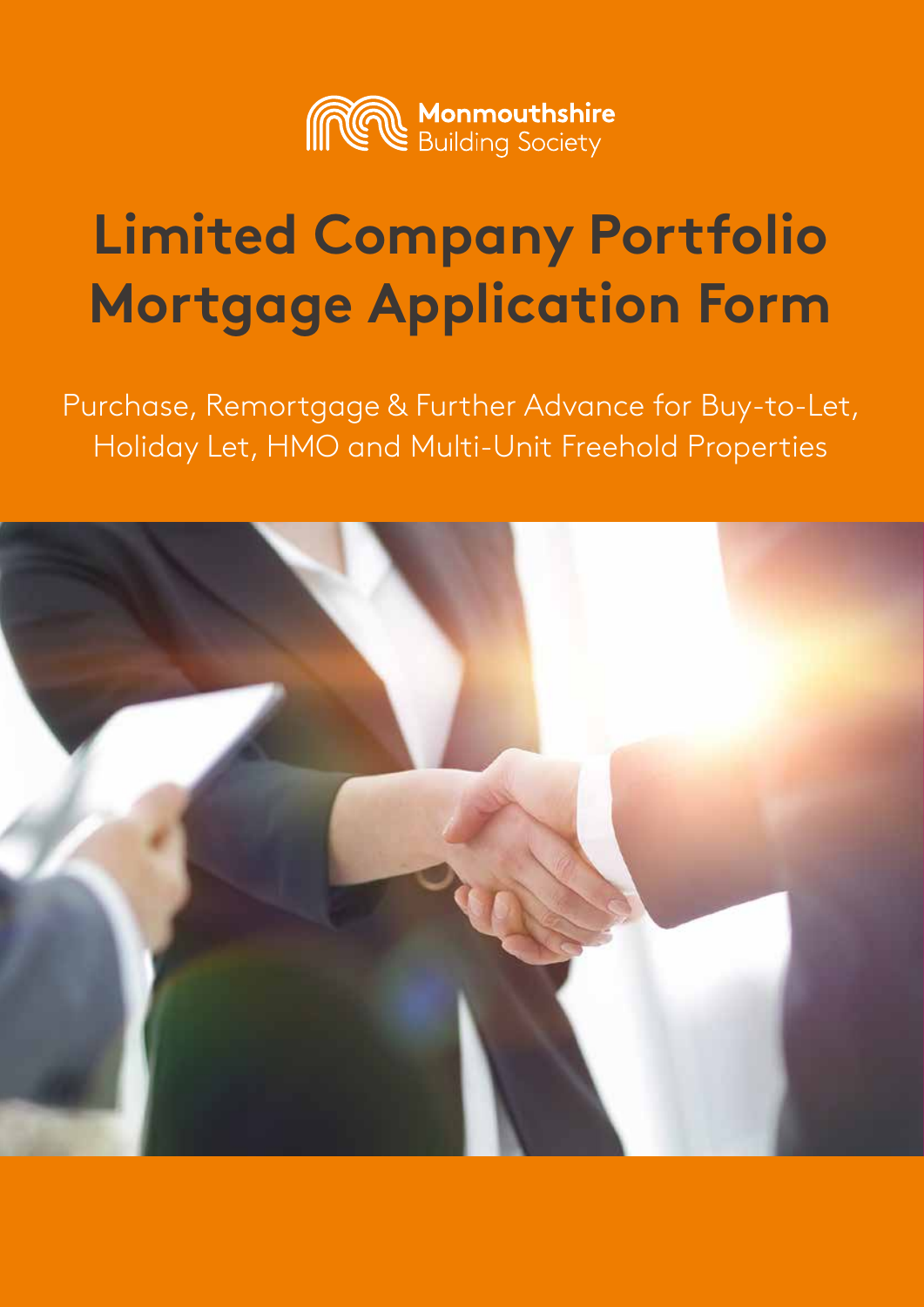

| Subject<br><b>Number</b>          | <b>Section Number</b> | Page |
|-----------------------------------|-----------------------|------|
| <b>BUSINESS DETAILS</b>           | Section 1             | 5    |
| PURPOSE OF LOAN                   | Section 2             | 6    |
| DIRECTORS' PERSONAL DETAILS       | Section 3             | 6    |
| YOUR EMPLOYMENT DETAILS           | Section 4             | 9    |
| YOUR SELF-EMPLOYED INCOME DETAILS | Section 5             | 11   |
| <b>CREDIT HISTORY</b>             | Section 6             | 13   |
| PERSONAL FINANCIAL PROFILE        | Section 7             | 14   |
| PRODUCTS AND FEES                 | Section 8             | 18   |
| <b>FURTHER ADVANCE</b>            | Section 9             | 18   |
| SOLICITOR/CONVEYANCER             | Section 10            | 19   |
| <b>VALUATION AND INSPECTION</b>   | Section 11            | 19   |
| <b>IDENTITY VERIFICATION</b>      | Section 12            | 20   |
| <b>DIRECT DEBIT</b>               | Section 13            | 21   |
| <b>DECLARATION</b>                | Section 14            | 22   |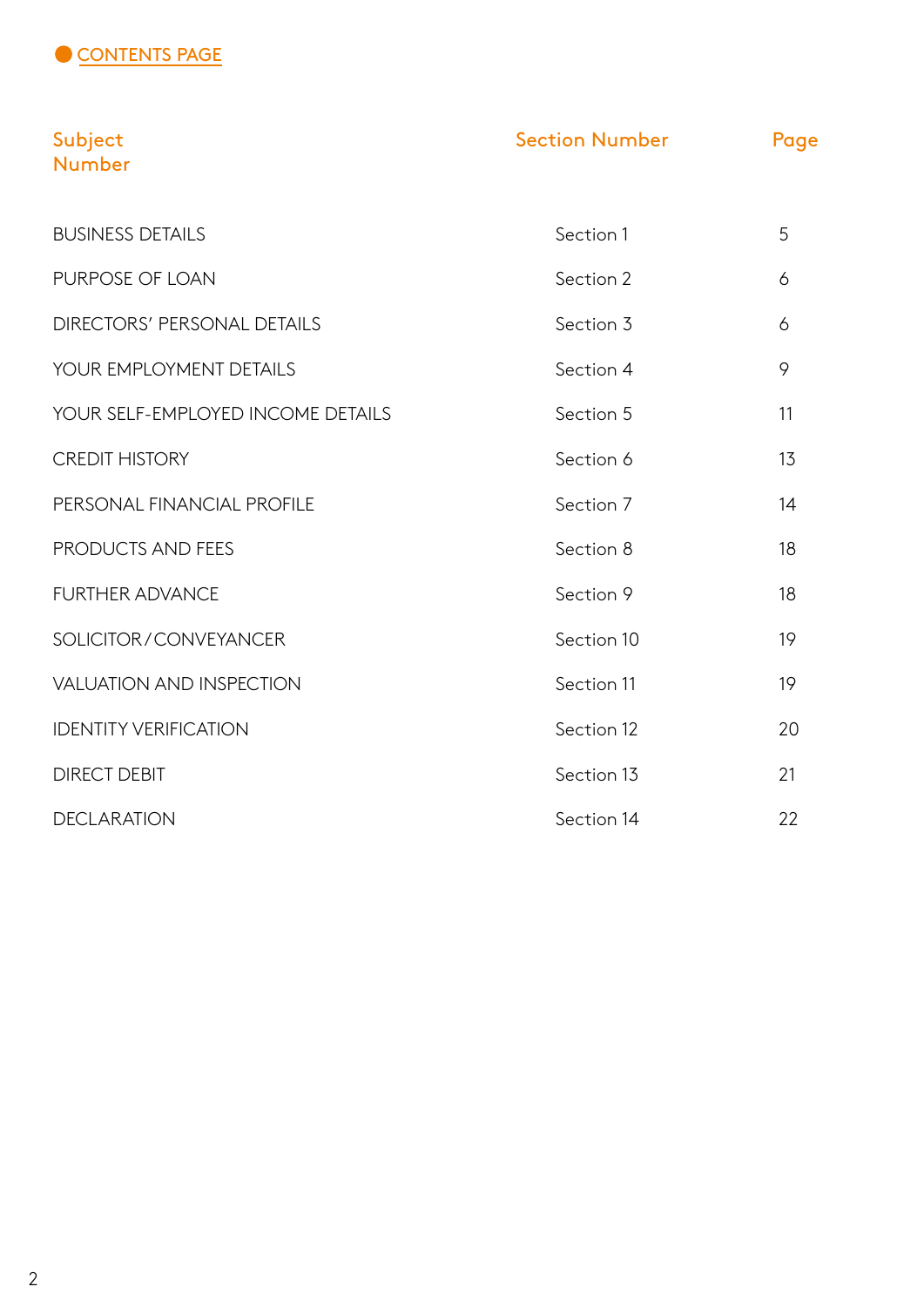# NOTES TO HELP YOU COMPLETE YOUR MORTGAGE APPLICATION

| <b>Pre-Submission</b>                                                                                               | Submission                                                              |
|---------------------------------------------------------------------------------------------------------------------|-------------------------------------------------------------------------|
| If you need assistance with this application<br>form or have any other queries, please email<br>portfolio@monbs.com | Please submit your completed application<br>form to portfolio@monbs.com |

- Please complete this application form in full. Failure to do so will result in a delay with the processing of the application.
- All income must be in pounds sterling.
- Please remember to complete the Direct Debit form (Section 12), read and sign the Declaration (Section 13). Failure to do so will result in us being unable to conduct the necessary searches required to process your application.
- Fee(s) when confirmed can be paid by visiting the Society's online payment portal https://pay.monbs. com
- Please endeavour to email supporting documentation in the first instance. If you are sending any original documents by post, please make sure they are securely packaged and sent via Signed For Delivery or Special Delivery Guaranteed post. Please note that email correspondence is prioritised over postal correspondence and as such, you may experience delays if sending supporting documentation via the post.
- Documentation
	- For details of required documentation, please visit https://www.mbs-intermediaries.com/packaging
- If sending documentation by email, please ensure they are encrypted/password protected before sending to portfolio@monbs.com
- Monmouthshire Building Society does not currently offer a mixture of both individual and Limited Company Portfolio lending.
- If you need additional space to answer any of the questions, please use the space on page 20 making sure you reference the applicable section of the form to which the note relates.

Thank you for choosing Monmouthshire Building Society.

Head office: Monmouthshire House, John Frost Square, Newport, South Wales NP20 1PX t: 01633 844 444

If you fail to keep up with payments on your mortgage a 'receiver of rent' may be appointed and/or your rental property may be repossessed.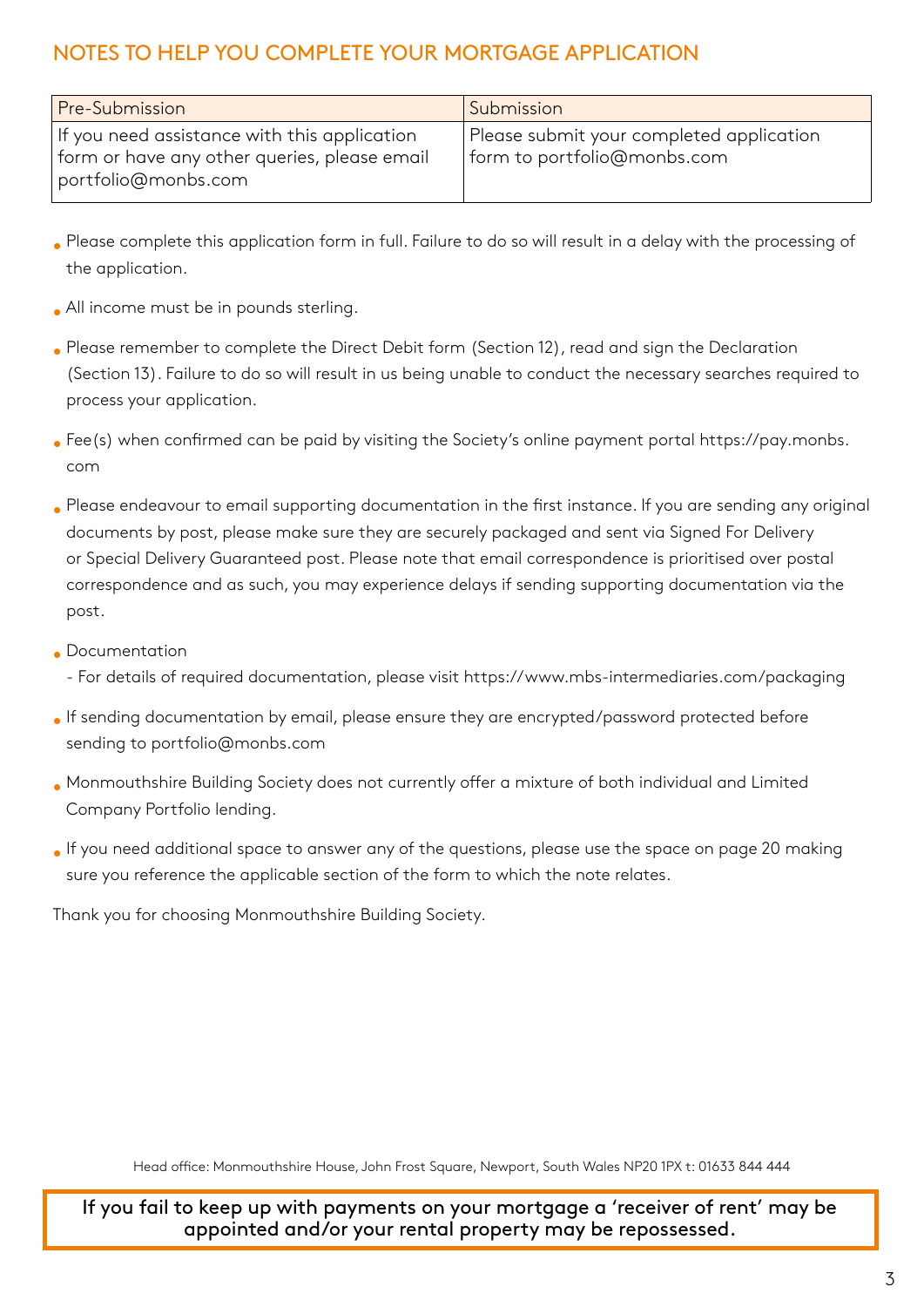# INTERMEDIARY USE ONLY - To be fully completed by the intermediary in all cases

C

| Intermediary<br><b>Full Name</b>                                                                                                                                                     | Adviser's<br><b>Full Name</b> |                                                                                                                                |
|--------------------------------------------------------------------------------------------------------------------------------------------------------------------------------------|-------------------------------|--------------------------------------------------------------------------------------------------------------------------------|
| <b>Firm Address</b>                                                                                                                                                                  | Telephone No.                 |                                                                                                                                |
|                                                                                                                                                                                      | Mobile No.                    |                                                                                                                                |
|                                                                                                                                                                                      | <b>Email Address</b>          |                                                                                                                                |
|                                                                                                                                                                                      |                               | Please note that the Society will use this email address to                                                                    |
| Network FCA number if applicable:                                                                                                                                                    |                               | communicate with you in connection with the processing of the<br>application unless you specifically advise us to the contrary |
| Intermediary Firm FCA registration number:                                                                                                                                           |                               |                                                                                                                                |
| Mortgage Club (if applicable):                                                                                                                                                       |                               |                                                                                                                                |
| Product Code (Must be completed) Please refer to the Mortgage Product Guide                                                                                                          |                               |                                                                                                                                |
| Amount of fee the applicant will pay you for arranging this mortgage (Enter nil if no fee is being charged)?                                                                         |                               | (Must be completed)                                                                                                            |
| On application<br>When is this fee payable?                                                                                                                                          | On offer                      | On completion                                                                                                                  |
| Advised sale<br>On what basis was this mortgage arranged?                                                                                                                            |                               | Face to face<br>Non-advised sale<br>non face to face                                                                           |
| If terms have been discussed and agreed by the Society, please state with whom, the date and give details of the agreement                                                           |                               |                                                                                                                                |
|                                                                                                                                                                                      |                               |                                                                                                                                |
|                                                                                                                                                                                      |                               |                                                                                                                                |
| If a quotation has been produced for you by Monmouthshire Building Society please provide the reference number                                                                       |                               |                                                                                                                                |
| <b>Details of Customer</b>                                                                                                                                                           |                               |                                                                                                                                |
| <b>Full Name of Customer</b>                                                                                                                                                         |                               |                                                                                                                                |
| Type of entity (corporate, trust, etc)                                                                                                                                               |                               |                                                                                                                                |
| Location of Business (Full operating address)                                                                                                                                        |                               |                                                                                                                                |
|                                                                                                                                                                                      |                               |                                                                                                                                |
| Registered Office in Country of Incorporation                                                                                                                                        |                               |                                                                                                                                |
| Registered Number if any (or appropriate)                                                                                                                                            |                               |                                                                                                                                |
| Relevant Company Registry or                                                                                                                                                         |                               |                                                                                                                                |
| regulated market listing authority<br>Names of Directors (or equivalent)                                                                                                             |                               |                                                                                                                                |
| and dates of birth, if known                                                                                                                                                         |                               |                                                                                                                                |
| Names* of principal beneficial owners                                                                                                                                                |                               |                                                                                                                                |
| (over 25%) and dates of birth, if known                                                                                                                                              |                               |                                                                                                                                |
| * Note that this certificate must be signed by the person who has seen the original documentary evidence                                                                             |                               |                                                                                                                                |
|                                                                                                                                                                                      |                               |                                                                                                                                |
| Confirmation                                                                                                                                                                         |                               |                                                                                                                                |
| I/we confirm that                                                                                                                                                                    |                               |                                                                                                                                |
| (a) this information was obtained by me/us in relation to the customer;<br>(b) the evidence I/we have obtained to verify the identity of the customer:<br>(tick one only)            |                               |                                                                                                                                |
| meets the standard evidence set out within the guidance for the UK Financial Sector issued by JMLSG; or                                                                              |                               |                                                                                                                                |
| exceeds the standard evidence (written details of the further verification evidence taken are attached to this confirmation).                                                        |                               |                                                                                                                                |
| <b>Adviser Declaration:</b>                                                                                                                                                          | <b>Adviser Name</b>           |                                                                                                                                |
| I confirm that I have/my company has the necessary permissions from the<br>FCA/PRA to advise (where applicable), complete and submit this application<br>on behalf of my/our clients | Adviser Signature             |                                                                                                                                |
| I confirm that I am acting on behalf of the applicant (s) and have their<br>permission to access their information                                                                   |                               |                                                                                                                                |
| certify that all documents, whether electronically attached or posted, are                                                                                                           | Position                      |                                                                                                                                |

Date

I certify that all documents, whether electronically attached or posted, are genuine copies of the original documents which I have seen I confirm that to the best of my knowledge, the information contained in this application is true and accurate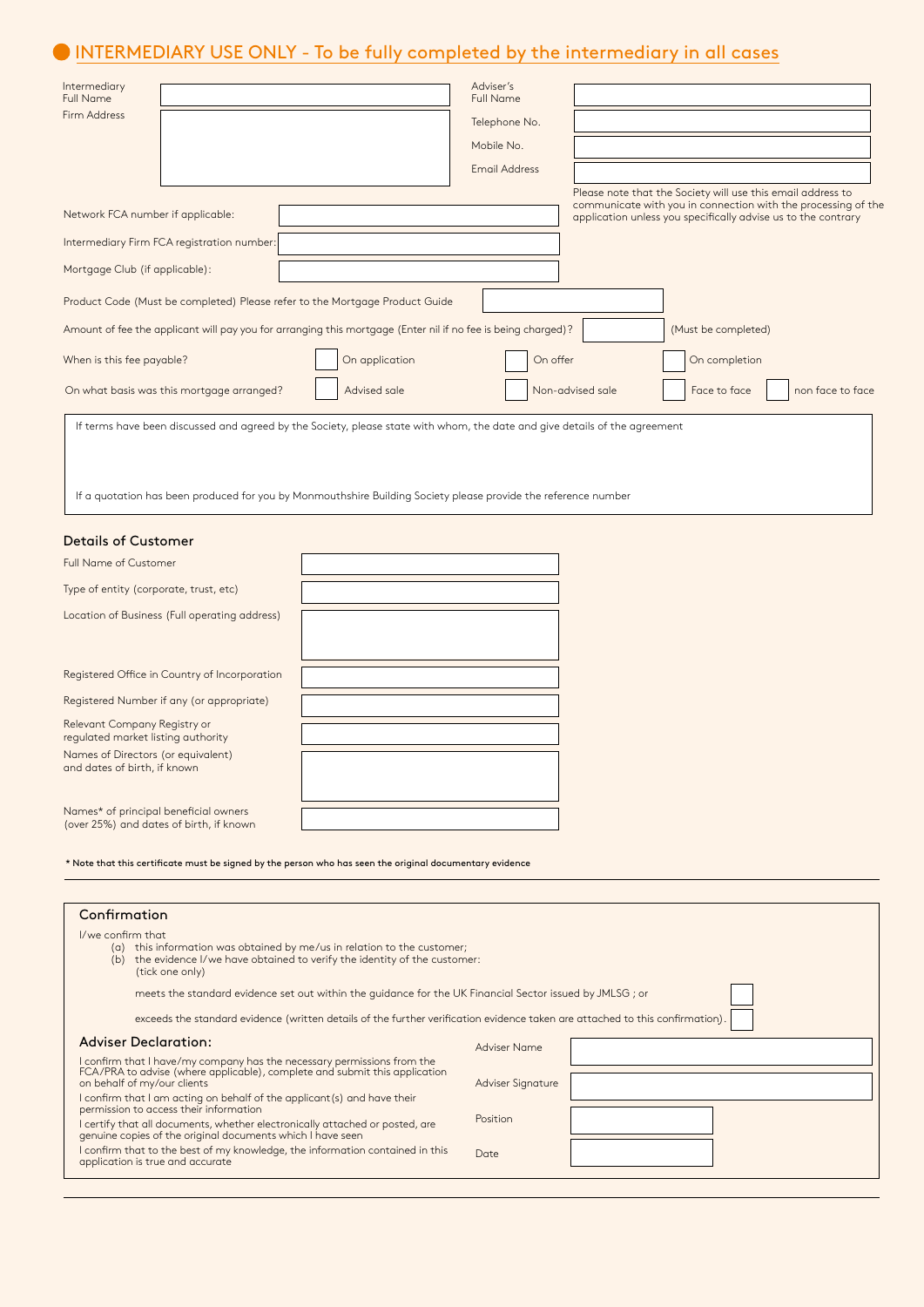# Section 1 - Business Details

#### PLEASE PROVIDE THE FOLLOWING INFORMATION ON YOUR BUSINESS

| PLEASE PROVIDE THE FOLLOWING INFORMATION ON YOUR BUSINESS                                  |                                                                    |
|--------------------------------------------------------------------------------------------|--------------------------------------------------------------------|
| Trading/Business name                                                                      | Business website if applicable                                     |
|                                                                                            |                                                                    |
| How long have the company been trading?                                                    | Registered address (Limited Companies)                             |
| Months<br>Years                                                                            |                                                                    |
|                                                                                            |                                                                    |
| <b>Business address</b>                                                                    |                                                                    |
|                                                                                            | Postcode                                                           |
|                                                                                            | Company registration number (if applicable)                        |
|                                                                                            |                                                                    |
| Postcode                                                                                   | Date the company was incorporated                                  |
|                                                                                            | $\prime$<br>$\prime$                                               |
| Correspondence address (if different to business address)                                  | Type of business (please tick the type of business)                |
|                                                                                            | SIC Codes                                                          |
|                                                                                            | Number of Beneficiaries<br>Limited Company                         |
|                                                                                            | Number of Directors<br>Other                                       |
| Postcode                                                                                   |                                                                    |
|                                                                                            | Please advise of the number of shareholders                        |
|                                                                                            |                                                                    |
| Email address                                                                              | and your percentage shareholding<br>$\%$<br>$\%$                   |
|                                                                                            | $\%$<br>$\%$                                                       |
|                                                                                            |                                                                    |
| Has the business ever                                                                      |                                                                    |
| Made a composition with creditors (where they have accepted a proportion of                | If yes to any of the questions opposite, please give details below |
| a debt in full settlement including a Company Voluntary Arrangement (CVA)?                 |                                                                    |
| Yes<br>No                                                                                  |                                                                    |
|                                                                                            |                                                                    |
| Had a property repossessed?                                                                |                                                                    |
| Yes<br>No                                                                                  |                                                                    |
| Had a court order for debt registered against it?                                          |                                                                    |
| Yes                                                                                        |                                                                    |
| No                                                                                         |                                                                    |
| Failed to keep up repayments on a mortgage, credit card<br>or other financial arrangement? |                                                                    |
| Yes<br>No                                                                                  |                                                                    |
| Broken any credit agreements?                                                              |                                                                    |
| Yes<br>No                                                                                  |                                                                    |
| Name and address of your accountant                                                        |                                                                    |
|                                                                                            |                                                                    |

|       | Postcode                           |
|-------|------------------------------------|
| years | How long has he/she acted for you? |

5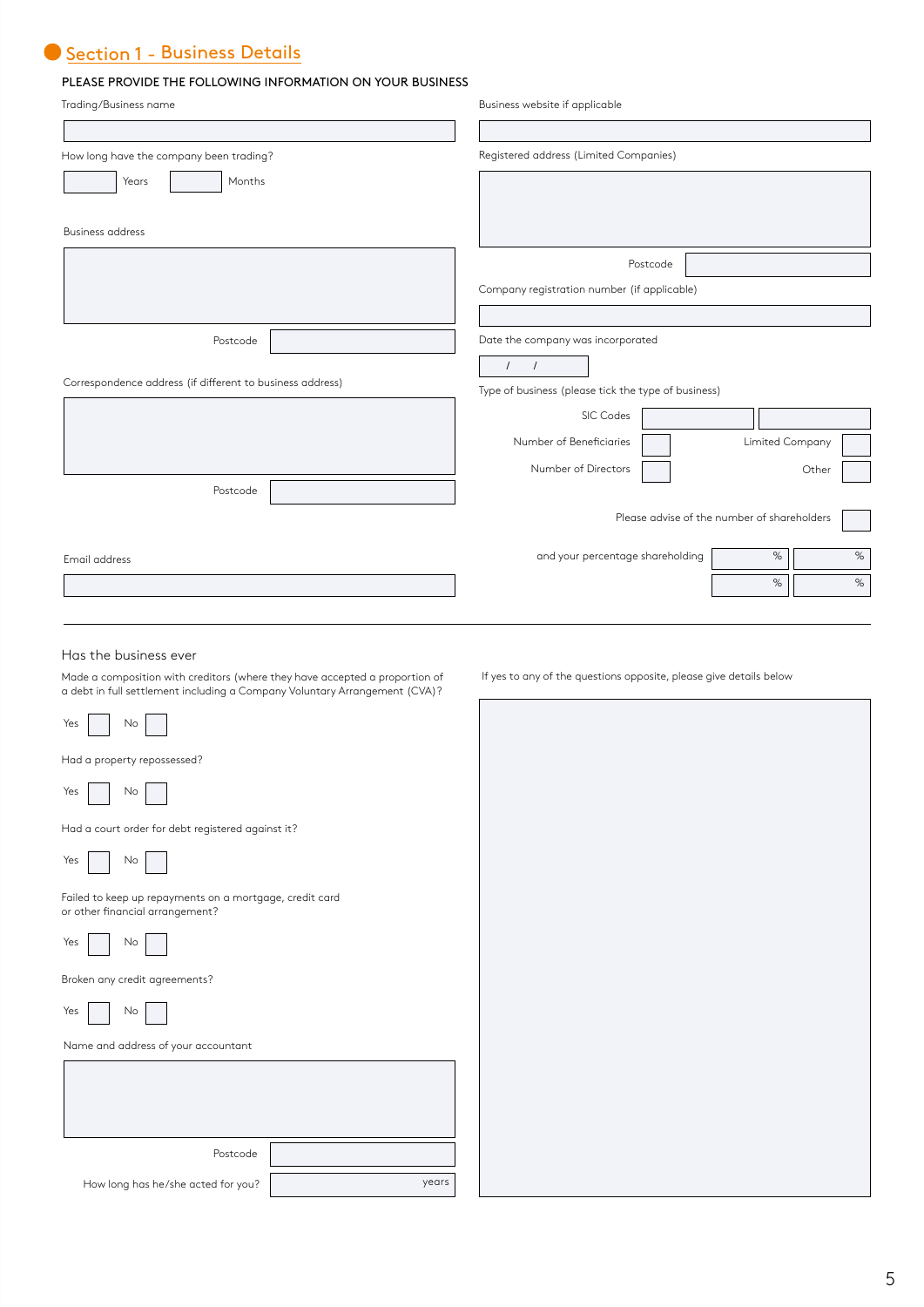| 2.1 Purpose of the loan<br>Purchase<br>(PLEASE TICK)         | Remortgage<br>Further Advance                                                                                   | Transfer of Equity                |                     |                        |                      |
|--------------------------------------------------------------|-----------------------------------------------------------------------------------------------------------------|-----------------------------------|---------------------|------------------------|----------------------|
|                                                              | 2.2 Purpose of the loan (existing borrowers only) Add property                                                  | Remove property<br>$\mathbf{I}$   | Substitute property | Further Borrowing only |                      |
|                                                              |                                                                                                                 | Applicant 1<br><b>Applicant 2</b> |                     | Applicant 3            | Applicant 4          |
| 2.3 Do you have at least 2 years' landlord experience?       | Yes                                                                                                             | No<br>Yes<br>No                   | Yes                 | No                     | Yes<br>No            |
| 2.4 Have you or a related person<br>occupied the properties? | Yes                                                                                                             | No<br>Yes<br>No                   | Yes                 | Nα                     | Yes<br>Νo            |
| 2.5 Why are you purchasing/remortgaging a property to let?   |                                                                                                                 |                                   |                     |                        |                      |
|                                                              |                                                                                                                 |                                   |                     |                        |                      |
|                                                              |                                                                                                                 |                                   |                     |                        |                      |
|                                                              |                                                                                                                 |                                   |                     |                        |                      |
|                                                              |                                                                                                                 |                                   |                     |                        |                      |
|                                                              |                                                                                                                 |                                   |                     |                        |                      |
|                                                              | Section 3 - Directors' Personal Details This section must be completed for all parties involved in the mortgage |                                   |                     |                        |                      |
|                                                              | Applicant 1                                                                                                     |                                   |                     | <b>Applicant 2</b>     |                      |
| 3.1 Do you have a mortgage or<br>savings account with us?    | Yes<br> No                                                                                                      |                                   |                     | Yes<br>No              |                      |
| 3.2 If 'Yes', please give your<br>Monmouthshire Building     |                                                                                                                 |                                   |                     |                        |                      |
| Society Account numbers:                                     |                                                                                                                 |                                   |                     |                        |                      |
|                                                              |                                                                                                                 |                                   |                     |                        |                      |
| 3.3 First name                                               |                                                                                                                 |                                   |                     |                        |                      |
| 3.4 Middle name(s)                                           |                                                                                                                 |                                   |                     |                        |                      |
| 3.5 Surname                                                  |                                                                                                                 |                                   |                     |                        |                      |
| 3.6 Title<br>Mr                                              | Miss<br>Mrs                                                                                                     | Other<br>Ms                       | Mrs<br>Mr           | Miss                   | Other<br>Ms          |
| 3.7 Marital Status                                           |                                                                                                                 |                                   |                     |                        |                      |
| 3.8 Previous name(s)<br>(last 3 years)                       |                                                                                                                 |                                   |                     |                        |                      |
| 3.9 Nationality                                              |                                                                                                                 |                                   |                     |                        |                      |
|                                                              |                                                                                                                 |                                   |                     |                        |                      |
| 3.10 Are you an EEA national or UK National?                 |                                                                                                                 | Yes<br>No                         |                     |                        | Yes<br>No            |
| 3.11 Do you have indefinite leave to remain within the UK    |                                                                                                                 | No<br>Yes                         |                     |                        | Yes<br>No            |
| 3.12 Are you a UK resident?                                  |                                                                                                                 | Yes<br>No                         |                     |                        | Yes<br>No            |
| 3.13 National Insurance<br>Number                            |                                                                                                                 |                                   |                     |                        |                      |
| 3.14 Date of Birth                                           |                                                                                                                 |                                   |                     |                        |                      |
| 3.15 Email Address                                           |                                                                                                                 |                                   |                     |                        |                      |
| 3.16 Telephone Number                                        | Home                                                                                                            |                                   | Home                |                        |                      |
|                                                              | Mobile                                                                                                          |                                   | Mobile              |                        |                      |
| 3.17 Convenient time to contact                              | AM<br><b>PM</b>                                                                                                 |                                   | <b>PM</b><br>AM     |                        |                      |
| 3 Years Address History                                      |                                                                                                                 |                                   |                     |                        |                      |
| 3.18 Current Address:<br>(If at this address for             |                                                                                                                 |                                   |                     |                        |                      |
| less than 3 years                                            |                                                                                                                 |                                   |                     |                        |                      |
| please provide details in<br>3.20-3.25 below)                |                                                                                                                 |                                   |                     |                        |                      |
|                                                              | Post Code                                                                                                       |                                   |                     | Post Code              |                      |
| 3.19 How long have you<br>lived at this address?             | From<br>to<br>$\prime$<br>$\sqrt{ }$                                                                            | $\sqrt{ }$<br>$\prime$            | From<br>$\prime$    | to<br>$\prime$         | $\prime$<br>$\prime$ |
| If less than 3 Years at Current Address                      |                                                                                                                 |                                   |                     |                        |                      |
|                                                              |                                                                                                                 |                                   |                     |                        |                      |
| 3.20 Previous Address 1                                      |                                                                                                                 |                                   |                     |                        |                      |
| If less than 3 years at<br>current address                   |                                                                                                                 |                                   |                     |                        |                      |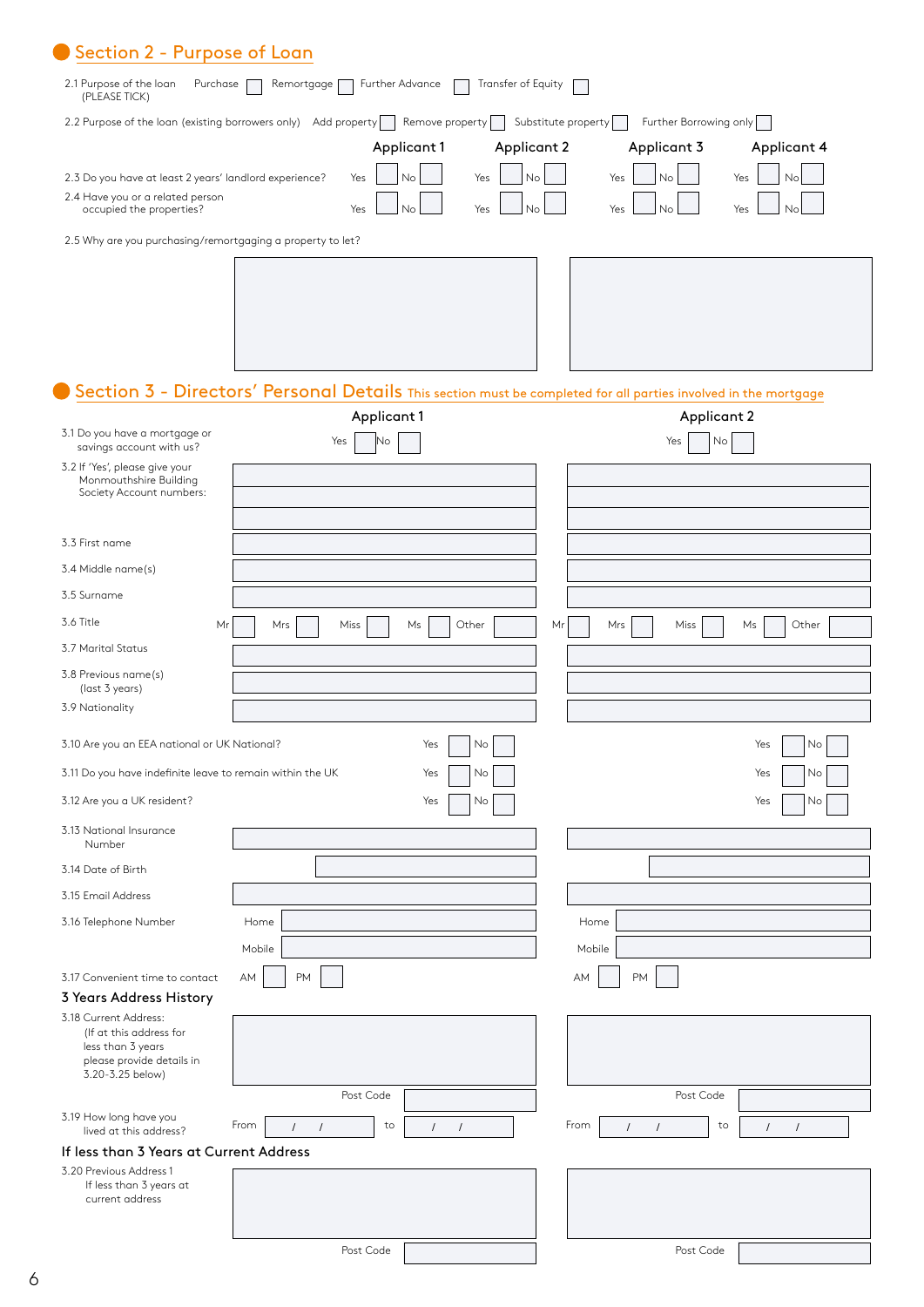| 3.21 How long did you<br>live at this address?                                                      | From<br>to<br>$\prime$<br>$\prime$<br>$\sqrt{2}$<br>$\sqrt{ }$ | From        | $\sqrt{ }$<br>$\prime$    | to<br>$\prime$<br>$\prime$   |
|-----------------------------------------------------------------------------------------------------|----------------------------------------------------------------|-------------|---------------------------|------------------------------|
| 3.22 Previous Address 2<br>If less than 3 years at<br>current address and<br>previous address 1     |                                                                |             |                           |                              |
|                                                                                                     | Post Code                                                      |             | Post Code                 |                              |
| 3.23 How long did you<br>live at this address?                                                      | From<br>to<br>$\prime$<br>$\sqrt{ }$<br>$\prime$<br>$\prime$   | From        | $\prime$<br>$\prime$      | to<br>$\sqrt{ }$<br>$\prime$ |
| 3.24 Previous Address 3<br>If less than 3 years at<br>current address and<br>previous address 1 & 2 |                                                                |             |                           |                              |
|                                                                                                     | Post Code                                                      |             | Post Code                 |                              |
| 3.25 How long did you<br>live at this address?                                                      | From<br>to<br>$\prime$<br>$\prime$<br>$\prime$<br>$\prime$     | From        | $\prime$<br>$\prime$      | to<br>$\prime$<br>$\prime$   |
| 3.26 Basis of Occupation<br>at your present address                                                 | Owned outright                                                 |             | Owned outright            |                              |
|                                                                                                     | Owned subject to mortgage                                      |             | Owned subject to mortgage |                              |
| Main Residential Mortgage Details<br>Answer 3.27 - 3.31 only if applicable                          |                                                                |             |                           |                              |
| 3.27 Lender's Name                                                                                  |                                                                |             |                           |                              |
| 3.28 Lender's Address                                                                               |                                                                |             |                           |                              |
|                                                                                                     |                                                                |             |                           |                              |
|                                                                                                     |                                                                |             |                           |                              |
|                                                                                                     | Post Code                                                      |             | Post Code                 |                              |
| 3.29 Loan/Rent Account No.                                                                          |                                                                |             |                           |                              |
| 3.30 Monthly Payment / Rent                                                                         |                                                                |             |                           |                              |
| 3.31 Approximate balance                                                                            | $\pounds$                                                      | £           |                           |                              |
| outstanding (Mortgage only)   £                                                                     |                                                                | £           |                           |                              |
|                                                                                                     |                                                                |             |                           |                              |
|                                                                                                     |                                                                |             |                           |                              |
| 3.1 Do you have a mortgage or                                                                       | Applicant 3<br>Yes<br>No                                       |             | Applicant 4<br>Yes<br>No  |                              |
| savings account with us?<br>3.2 If 'Yes', please give your                                          |                                                                |             |                           |                              |
| Monmouthshire Building<br>Society Account numbers:                                                  |                                                                |             |                           |                              |
|                                                                                                     |                                                                |             |                           |                              |
| 3.3 First name                                                                                      |                                                                |             |                           |                              |
| 3.4 Middle name(s)                                                                                  |                                                                |             |                           |                              |
| 3.5 Surname                                                                                         |                                                                |             |                           |                              |
| 3.6 Title                                                                                           | Mr<br>Mrs<br>Miss<br>Ms                                        | Other<br>Mr | Mrs<br>Miss               | Other<br>Ms                  |
| 3.7a Marital Status                                                                                 |                                                                |             |                           |                              |
| 3.8 Previous name(s)<br>(last 3 years)                                                              |                                                                |             |                           |                              |
| 3.9 Nationality                                                                                     |                                                                |             |                           |                              |
|                                                                                                     |                                                                |             |                           |                              |
| 3.10 Are you an EEA national or UK National?                                                        | Yes                                                            | No          |                           | Yes<br>No                    |
| 3.11 Do you have indefinite leave to remain within the UK                                           | Yes                                                            | No          |                           | Yes<br>No                    |
| 3.12 Are you a UK resident?                                                                         |                                                                |             |                           |                              |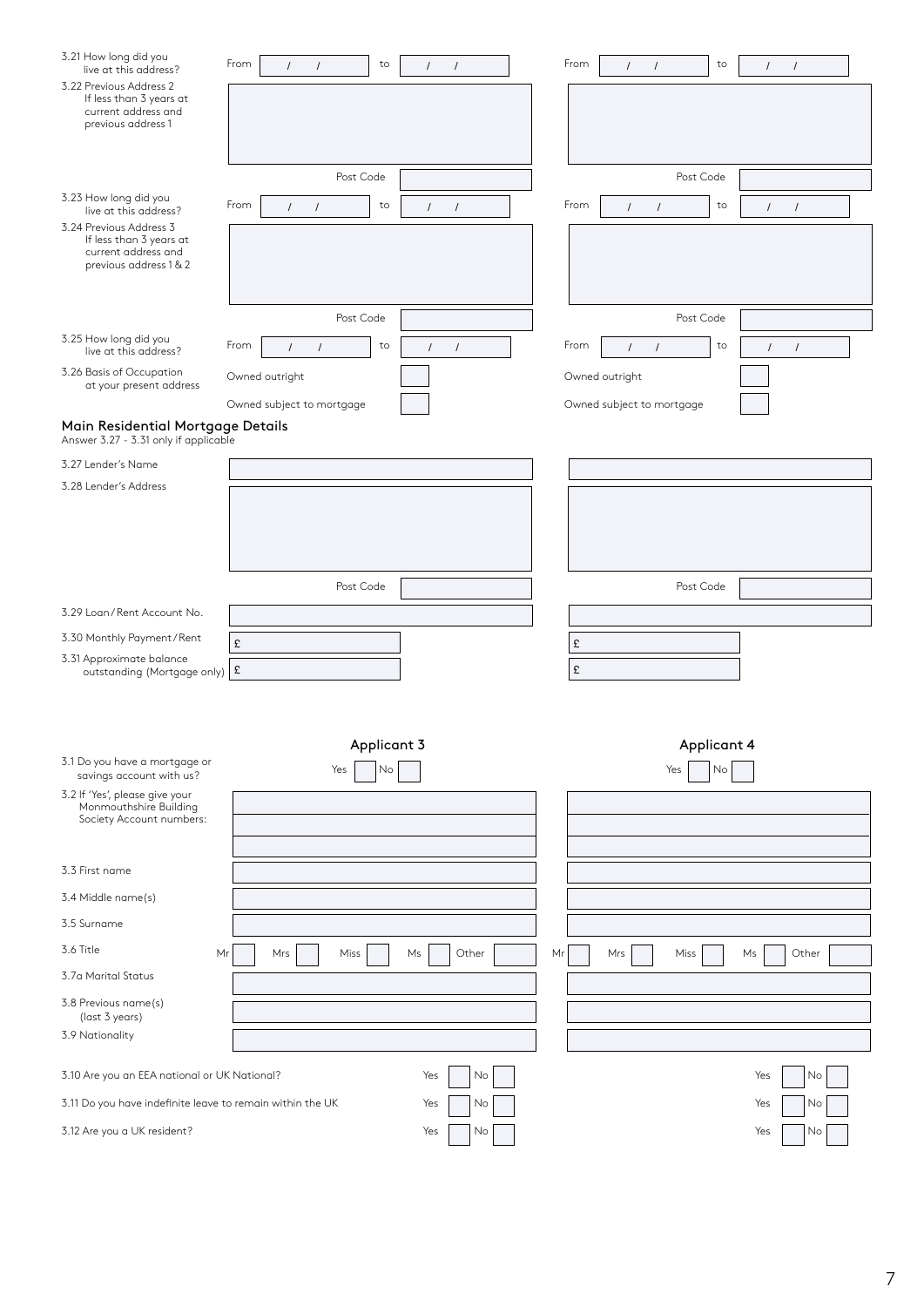| 3.13 National Insurance<br>Number                                                                                      |                                                                  |                                                                  |
|------------------------------------------------------------------------------------------------------------------------|------------------------------------------------------------------|------------------------------------------------------------------|
| 3.14 Date of Birth                                                                                                     |                                                                  |                                                                  |
| 3.15 Email Address                                                                                                     |                                                                  |                                                                  |
| 3.16 Telephone Number                                                                                                  | Home                                                             | Home                                                             |
|                                                                                                                        | Mobile                                                           | Mobile                                                           |
| 3.17 Convenient time to contact                                                                                        | AM<br><b>PM</b>                                                  | <b>PM</b><br>AM                                                  |
| 3 Years Address History                                                                                                |                                                                  |                                                                  |
| 3.18 Current Address:<br>(If at this address for<br>less than 3 years<br>please provide details in<br>3.20-3.25 below) |                                                                  |                                                                  |
|                                                                                                                        | Post Code                                                        | Post Code                                                        |
| 3.19 How long have you<br>lived at this address?                                                                       | From<br>$\sqrt{ }$<br>to<br>$\prime$<br>$\prime$<br>$\prime$     | From<br>to<br>$\prime$<br>$\prime$<br>$\prime$<br>$\sqrt{ }$     |
| If less than 3 Years at Current Address                                                                                |                                                                  |                                                                  |
| 3.20 Previous Address 1<br>If less than 3 years at<br>current address                                                  |                                                                  |                                                                  |
|                                                                                                                        | Post Code                                                        | Post Code                                                        |
| 3.21 How long did you                                                                                                  | From<br>to<br>$\sqrt{ }$<br>$\prime$<br>$\prime$<br>$\prime$     | From<br>$\sqrt{ }$<br>to<br>$\sqrt{ }$<br>$\prime$<br>$\sqrt{ }$ |
| live at this address?<br>3.22 Previous Address 2                                                                       |                                                                  |                                                                  |
| If less than 3 years at<br>current address and<br>previous address 1                                                   |                                                                  |                                                                  |
|                                                                                                                        | Post Code                                                        | Post Code                                                        |
| 3.23 How long did you<br>live at this address?                                                                         | From<br>to<br>$\prime$<br>$\sqrt{ }$<br>$\prime$<br>$\sqrt{ }$   | From<br>to<br>$\sqrt{ }$<br>$\prime$<br>$\prime$<br>$\prime$     |
| 3.24 Previous Address 3<br>If less than 3 years at<br>current address and<br>previous address 1 & 2                    |                                                                  |                                                                  |
|                                                                                                                        | Post Code                                                        | Post Code                                                        |
| 3.25 How long did you<br>live at this address?                                                                         | From<br>to<br>$\overline{1}$<br>$\prime$<br>$\prime$<br>$\prime$ | From<br>to<br>$\prime$<br>$\sqrt{ }$<br>$\sqrt{ }$<br>$\prime$   |
| 3.26 Basis of Occupation<br>at your present address                                                                    | Owned outright                                                   | Owned outright                                                   |
|                                                                                                                        | Owned subject to mortgage                                        | Owned subject to mortgage                                        |
| Main Residential Mortgage Details<br>Answer 3.27 - 3.31 only if applicable                                             |                                                                  |                                                                  |
| 3.27 Lender's Name                                                                                                     |                                                                  |                                                                  |
| 3.28 Lender's Address                                                                                                  |                                                                  |                                                                  |
|                                                                                                                        |                                                                  |                                                                  |
|                                                                                                                        |                                                                  |                                                                  |
|                                                                                                                        |                                                                  |                                                                  |
|                                                                                                                        | Post Code                                                        | Post Code                                                        |
| 3.29 Loan/Rent Account No.                                                                                             |                                                                  |                                                                  |
| 3.30 Monthly Payment / Rent                                                                                            | £                                                                | £                                                                |
| 3.31 Approximate balance<br>outstanding (Mortgage only) $\mathbf{E}$                                                   |                                                                  | £                                                                |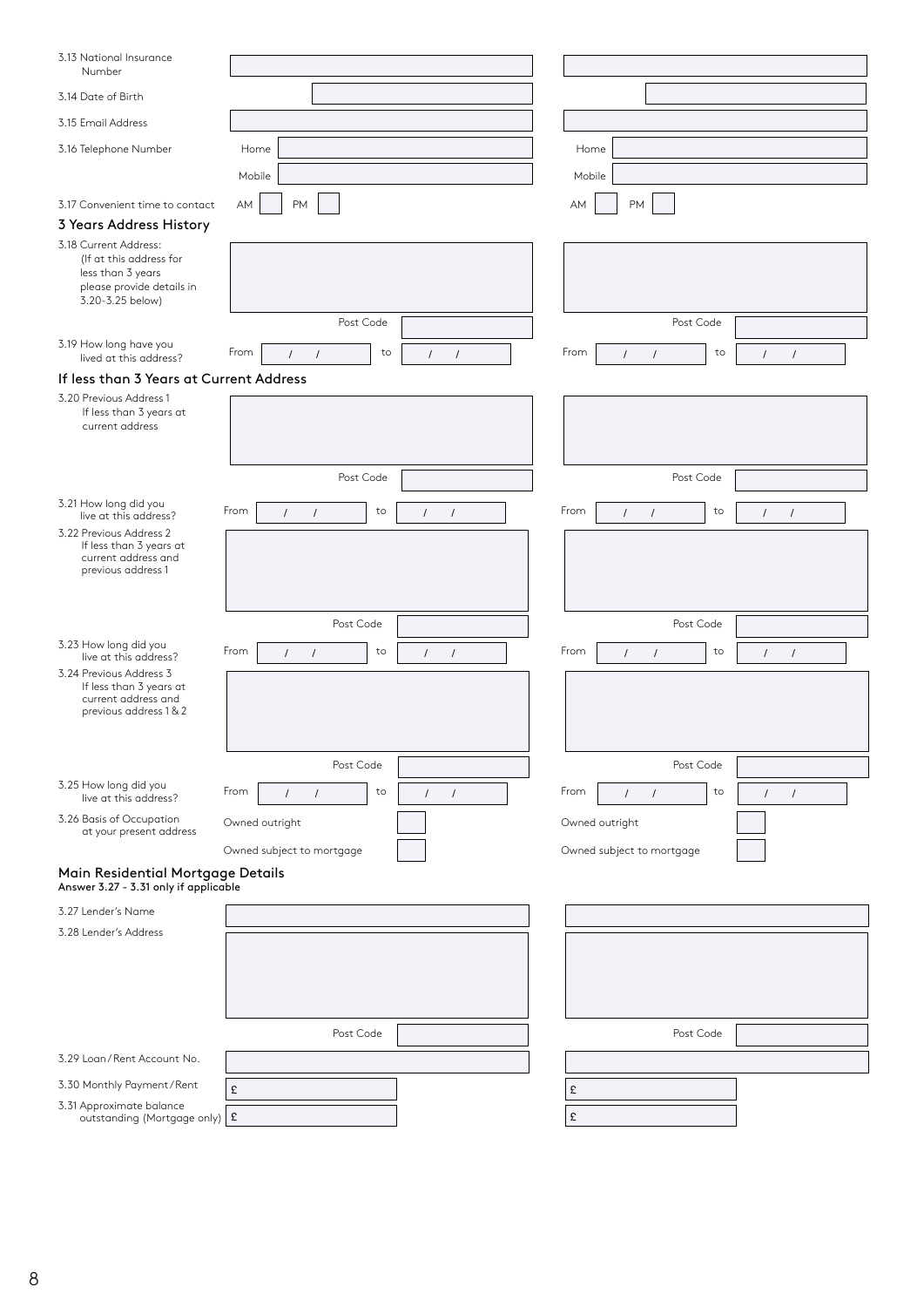# Section 4 - Your Employment Details/Company Directors with No Shareholding

(If Self-Employed, please complete Section 4)

|                                                                                    | Applicant 1                                                                                                  |                | <b>Applicant 2</b>             |              |
|------------------------------------------------------------------------------------|--------------------------------------------------------------------------------------------------------------|----------------|--------------------------------|--------------|
| 4.1 Occupation                                                                     |                                                                                                              |                |                                |              |
| 4.2 Basis                                                                          | Employee                                                                                                     | Self Employed  | Employee<br>Self Employed      |              |
|                                                                                    | Non-shareholding Director                                                                                    | Director       | Non-shareholding Director      | Director     |
| 4.3 Anticipated retirement age                                                     |                                                                                                              |                |                                |              |
| 4.4 Are you employed by a relative?                                                | Yes                                                                                                          | No             | Yes<br>No                      |              |
| 4.5 Is your employment                                                             | Permanent                                                                                                    | Temporary      | Permanent<br>Temporary         |              |
|                                                                                    | Fixed contract                                                                                               | Sub contract   | Fixed contract<br>Sub contract |              |
|                                                                                    | Other                                                                                                        | Please state   | Other                          | Please state |
| 4.6 Employer's Name                                                                |                                                                                                              |                |                                |              |
| 4.7 Nature of the Business                                                         |                                                                                                              |                |                                |              |
| 4.8 Employer's Business Address                                                    |                                                                                                              |                |                                |              |
|                                                                                    |                                                                                                              |                |                                |              |
|                                                                                    |                                                                                                              |                |                                |              |
|                                                                                    | Post Code                                                                                                    |                | Post Code                      |              |
| 4.9 Employer Tel. No.                                                              |                                                                                                              |                |                                |              |
| 4.10 Employer email address                                                        |                                                                                                              |                |                                |              |
| 4.11 How long have you been<br>employed by this company?                           | Years                                                                                                        | Months         | Years                          | Months       |
| 4.12 Annual Basic Salary                                                           | £                                                                                                            | Per annum      | £<br>Per annum                 |              |
| 4.13 Overtime                                                                      | £                                                                                                            | Per annum      | £<br>Per annum                 |              |
| 4.14 Commission                                                                    | £                                                                                                            | Per annum      | £<br>Per annum                 |              |
| 4.15 Shift allowance                                                               | £                                                                                                            | Per annum      | £<br>Per annum                 |              |
| 4.16 Other pay                                                                     | £                                                                                                            | Per annum      | £<br>Per annum                 |              |
| Total gross income                                                                 | £                                                                                                            | Per annum      | £<br>Per annum                 |              |
|                                                                                    | SOURCE:                                                                                                      | AMOUNT:        | SOURCE:<br>AMOUNT:             |              |
| 4.17 Other Income.<br>e.g. pension, rents,<br>maintenance etc.                     |                                                                                                              | £<br>Per annum | £                              | Per annum    |
|                                                                                    |                                                                                                              | £<br>Per annum | £                              | Per annum    |
|                                                                                    |                                                                                                              | £<br>Per annum | £                              | Per annum    |
| 4.18 What is your Total NET monthly income<br>(your income after tax is deducted)? | $\pounds$                                                                                                    | Per month      | £                              | Per month    |
|                                                                                    | For Company Directors, please provide details of your company Accountant's name, address and contact details |                |                                |              |
| 4.19 Accountant's name<br>& Address                                                |                                                                                                              |                |                                |              |
|                                                                                    |                                                                                                              |                |                                |              |
|                                                                                    | Post Code                                                                                                    |                | Post Code                      |              |
| 4.20 Email Address                                                                 |                                                                                                              |                |                                |              |
| 4.21 Telephone Number                                                              |                                                                                                              |                |                                |              |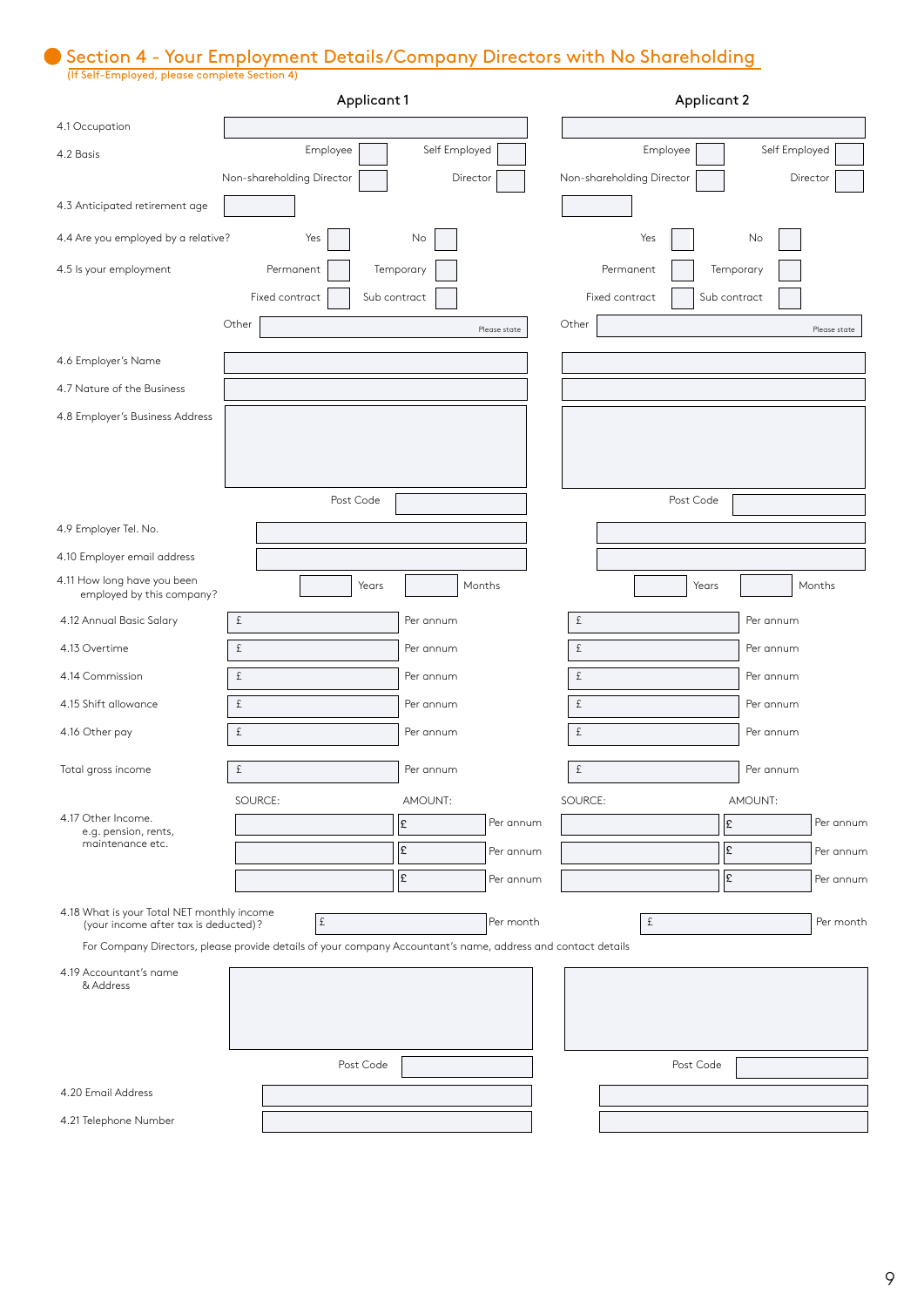|                                                                                    | Applicant 3                                                                                                  |               |              |           |                           | Applicant 4  |               |              |
|------------------------------------------------------------------------------------|--------------------------------------------------------------------------------------------------------------|---------------|--------------|-----------|---------------------------|--------------|---------------|--------------|
| 4.1 Occupation                                                                     |                                                                                                              |               |              |           |                           |              |               |              |
| 4.2 Basis                                                                          | Employee                                                                                                     | Self Employed |              |           | Employee                  |              | Self Employed |              |
|                                                                                    | Non-shareholding Director                                                                                    | Director      |              |           | Non-shareholding Director |              |               | Director     |
| 4.3 Anticipated retirement age                                                     |                                                                                                              |               |              |           |                           |              |               |              |
| 4.4 Are you employed by a relative?                                                | Yes                                                                                                          | No            |              |           | Yes                       |              | No            |              |
| 4.5 ls your employment                                                             | Permanent                                                                                                    | Temporary     |              |           | Permanent                 |              | Temporary     |              |
|                                                                                    | Fixed contract                                                                                               | Sub contract  |              |           | Fixed contract            | Sub contract |               |              |
|                                                                                    | Other                                                                                                        |               | Please state | Other     |                           |              |               | Please state |
| 4.6 Employer's Name                                                                |                                                                                                              |               |              |           |                           |              |               |              |
| 4.7 Nature of the Business                                                         |                                                                                                              |               |              |           |                           |              |               |              |
| 4.8 Employer's Business Address                                                    |                                                                                                              |               |              |           |                           |              |               |              |
|                                                                                    |                                                                                                              |               |              |           |                           |              |               |              |
|                                                                                    |                                                                                                              |               |              |           |                           |              |               |              |
|                                                                                    | Post Code                                                                                                    |               |              |           |                           | Post Code    |               |              |
| 4.9 Employer Tel. No.                                                              |                                                                                                              |               |              |           |                           |              |               |              |
| 4.10 Employer email address                                                        |                                                                                                              |               |              |           |                           |              |               |              |
| 4.11 How long have you been<br>employed by this company?                           | Years                                                                                                        |               | Months       |           |                           | Years        |               | Months       |
| 4.12 Annual Basic Salary                                                           | £                                                                                                            | Per annum     |              | $\pounds$ |                           |              | Per annum     |              |
| 4.13 Overtime                                                                      | $\pounds$                                                                                                    | Per annum     |              | $\pounds$ |                           |              | Per annum     |              |
| 4.14 Commission                                                                    | £                                                                                                            | Per annum     |              | £         |                           |              | Per annum     |              |
| 4.15 Shift allowance                                                               | £                                                                                                            | Per annum     |              | £         |                           |              | Per annum     |              |
| 4.16 Other pay                                                                     | £                                                                                                            | Per annum     |              | $\pounds$ |                           |              | Per annum     |              |
| Total gross income                                                                 | £                                                                                                            | Per annum     |              | £         |                           |              | Per annum     |              |
|                                                                                    | SOURCE:                                                                                                      | AMOUNT:       |              | SOURCE:   |                           |              | AMOUNT:       |              |
| 4.17 Other Income.<br>e.g. pension, rents,                                         |                                                                                                              | £             | Per annum    |           |                           | £            |               | Per annum    |
| maintenance etc.                                                                   |                                                                                                              | £             | Per annum    |           |                           | £            |               | Per annum    |
|                                                                                    |                                                                                                              | £             | Per annum    |           |                           | £            |               | Per annum    |
| 4.18 What is your Total NET monthly income<br>(your income after tax is deducted)? | £                                                                                                            |               | Per month    |           | £                         |              |               | Per month    |
|                                                                                    | For Company Directors, please provide details of your company Accountant's name, address and contact details |               |              |           |                           |              |               |              |
| 4.19 Accountant's name                                                             |                                                                                                              |               |              |           |                           |              |               |              |
| & Address                                                                          |                                                                                                              |               |              |           |                           |              |               |              |
|                                                                                    |                                                                                                              |               |              |           |                           |              |               |              |
|                                                                                    | Post Code                                                                                                    |               |              |           |                           | Post Code    |               |              |
| 4.20 Email Address                                                                 |                                                                                                              |               |              |           |                           |              |               |              |
|                                                                                    |                                                                                                              |               |              |           |                           |              |               |              |
| 4.21 Telephone Number                                                              |                                                                                                              |               |              |           |                           |              |               |              |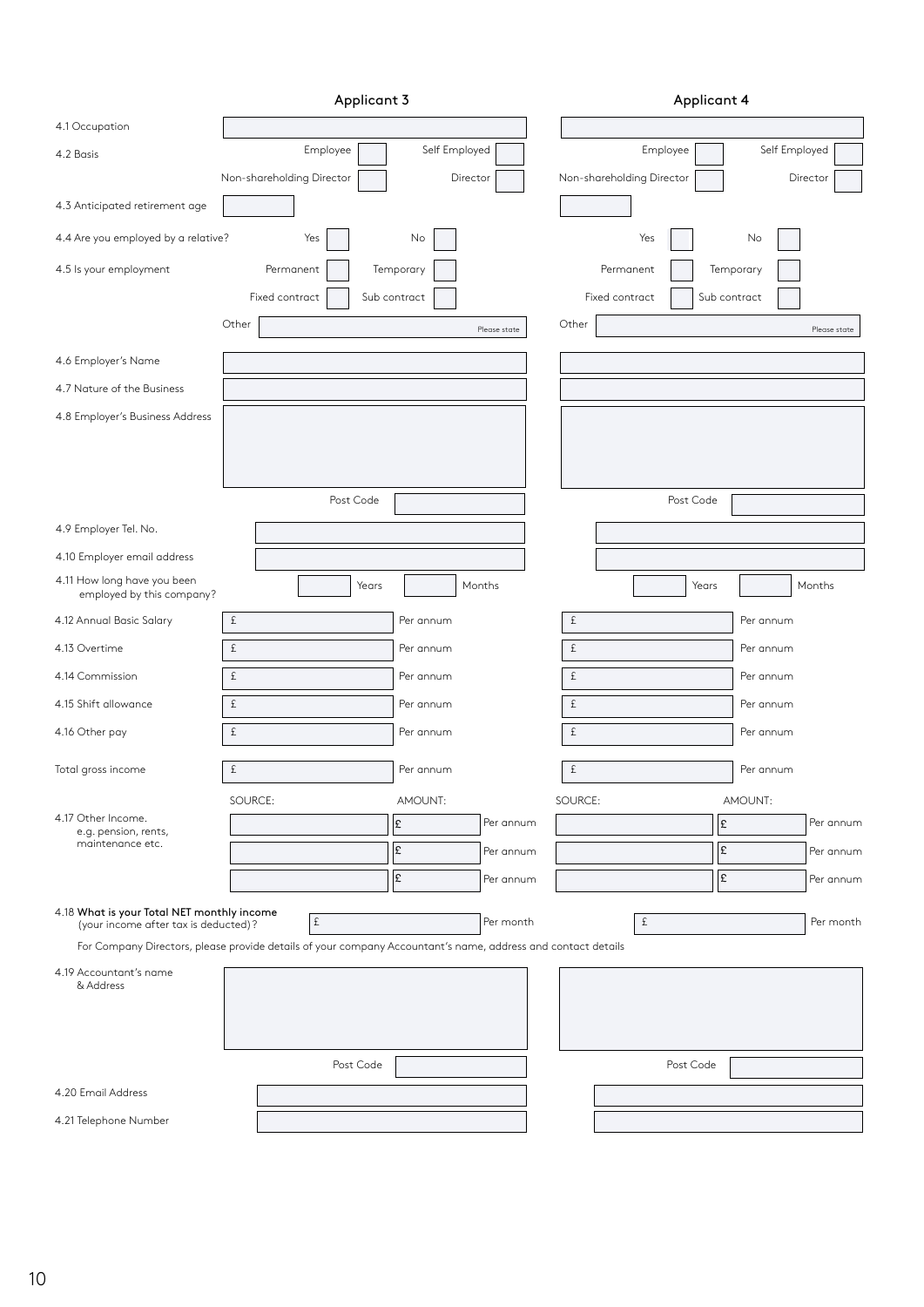# Section 5 - Your Self-Employed Income Details/Company Directors who are Shareholders

|                                                                                                         | <b>Applicant 1</b> |                               |                        |           | <b>Applicant 2</b> |                               |                        |           |
|---------------------------------------------------------------------------------------------------------|--------------------|-------------------------------|------------------------|-----------|--------------------|-------------------------------|------------------------|-----------|
| 5.1 Basis                                                                                               | Self-Employed      |                               |                        |           | Self-Employed      |                               |                        |           |
|                                                                                                         | Director           | - Please state % shareholding |                        | $\%$      | Director           | - Please state % shareholding |                        | $\%$      |
| 5.2 Anticipated retirement age                                                                          | Years              |                               |                        |           | Years              |                               |                        |           |
| 5.3 Company name, address<br>and contact details                                                        |                    |                               |                        |           |                    |                               |                        |           |
|                                                                                                         |                    | Post Code                     |                        |           |                    | Post Code                     |                        |           |
| 5.4 Telephone number                                                                                    |                    |                               |                        |           |                    |                               |                        |           |
| 5.5 Nature of business                                                                                  |                    |                               |                        |           |                    |                               |                        |           |
| 5.6 On what basis do you trade?<br>(Sole Trader, Partnership etc)                                       |                    |                               |                        |           |                    |                               |                        |           |
| 5.7 If Limited company, please<br>give details - i.e. company<br>number                                 |                    |                               |                        |           |                    |                               |                        |           |
| 5.8 Date business started                                                                               |                    |                               |                        |           |                    |                               |                        |           |
| 5.9a Is this business currently<br>solvent and trading as a<br>going concern?                           | Yes<br>No          |                               |                        |           | Yes<br>No          |                               |                        |           |
| 5.9b What is your share of the<br>Company's net taxable<br>Profit for the last 2 tax/<br>trading years? | £<br>£             | Per annum<br>Per annum        | yr ending<br>yr ending |           | £<br>£             | Per annum<br>Per annum        | yr ending<br>yr ending |           |
| 5.10 If you receive a salary in addition to your share of the net taxable profit, how much is this:     |                    |                               |                        |           |                    |                               |                        |           |
| a) gross per year? (before tax)                                                                         | l£                 | Per annum                     |                        |           | £                  | Per annum                     |                        |           |
| b) net per month? (after tax)                                                                           | l£                 | Per month                     |                        |           | £                  | Per month                     |                        |           |
| 5.11 Other income                                                                                       | SOURCE:            |                               | AMOUNT:                |           | SOURCE:            |                               | AMOUNT:                |           |
| Pension                                                                                                 |                    |                               | £                      | Per annum |                    |                               | £                      | Per annum |
| Rent                                                                                                    |                    |                               | £                      | Per annum |                    |                               | £                      | Per annum |
| Maintenance                                                                                             |                    |                               | £                      | Per annum |                    |                               | £                      | Per annum |
| Other                                                                                                   |                    |                               | £                      | Per annum |                    |                               | £                      | Per annum |
| 5.12 Company Accountant's name,<br>address and contact details                                          |                    |                               |                        |           |                    |                               |                        |           |
|                                                                                                         |                    | Post Code                     |                        |           |                    | Post Code                     |                        |           |
| 5.13 Accountant's qualifications                                                                        |                    |                               |                        |           |                    |                               |                        |           |
| 5.14 Company Accountant's<br>email address                                                              |                    |                               |                        |           |                    |                               |                        |           |
| 5.15 Telephone number                                                                                   |                    |                               |                        |           |                    |                               |                        |           |
| 5.16 How long has your<br>Accountant acted for you?                                                     |                    |                               |                        |           |                    |                               |                        |           |
| 5.17 What is your TOTAL NET monthly income?<br>(your income after tax is deducted)                      |                    |                               | $\pmb{\mathfrak{L}}$   | Per month |                    |                               | £                      | Per month |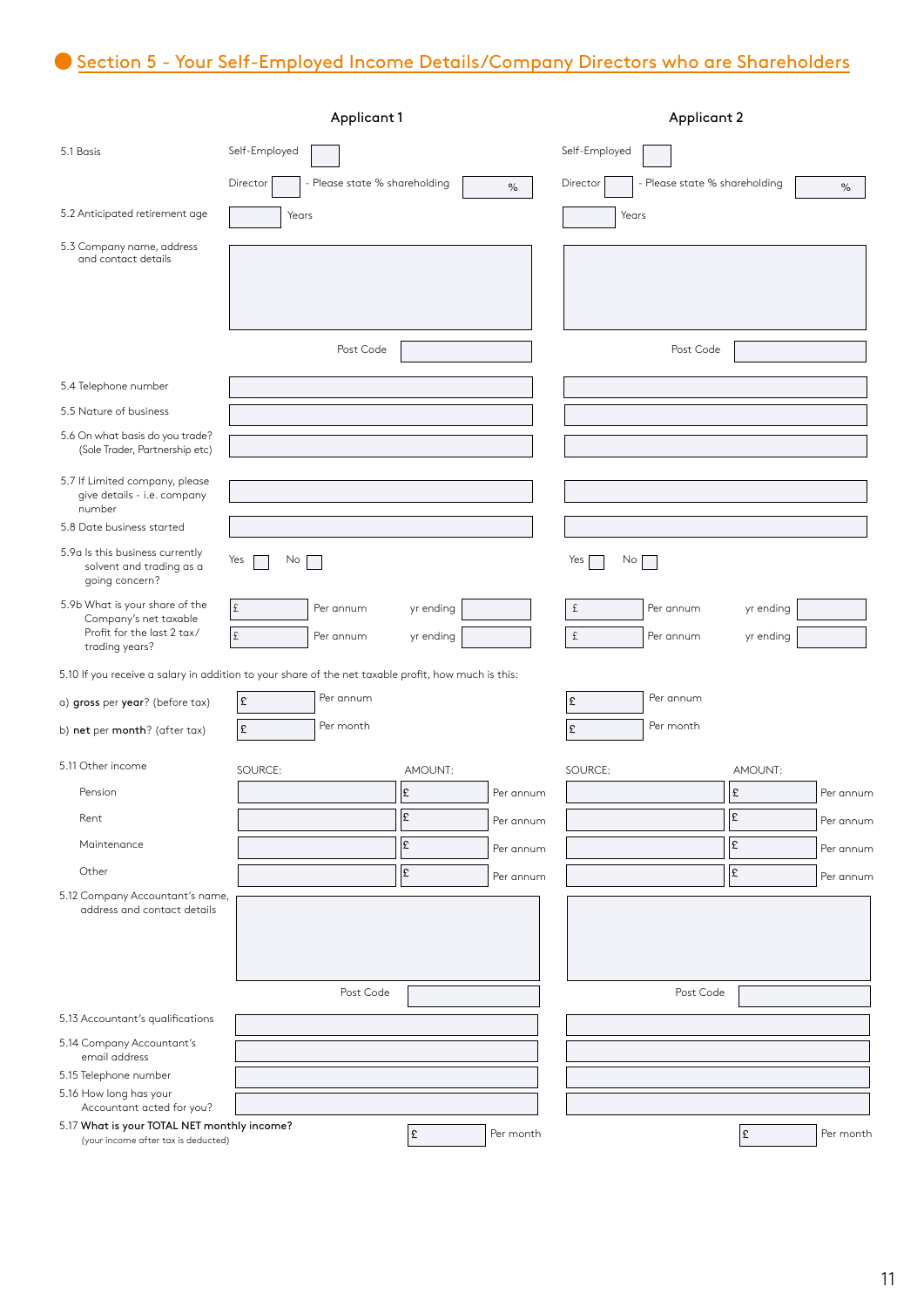|                                                                                                         |                     | Applicant 3                   |                        |           | <b>Applicant 4</b> |                               |                        |           |
|---------------------------------------------------------------------------------------------------------|---------------------|-------------------------------|------------------------|-----------|--------------------|-------------------------------|------------------------|-----------|
| 5.1 Basis                                                                                               | Self-Employed       |                               |                        |           | Self-Employed      |                               |                        |           |
|                                                                                                         | Director            | - Please state % shareholding |                        | $\%$      | Director           | - Please state % shareholding |                        | $\%$      |
| 5.2 Anticipated retirement age                                                                          | Years               |                               |                        |           | Years              |                               |                        |           |
| 5.3 Company name, address<br>and contact details                                                        |                     |                               |                        |           |                    |                               |                        |           |
|                                                                                                         |                     | Post Code                     |                        |           |                    | Post Code                     |                        |           |
| 5.4 Telephone number                                                                                    |                     |                               |                        |           |                    |                               |                        |           |
| 5.5 Nature of business                                                                                  |                     |                               |                        |           |                    |                               |                        |           |
| 5.6 On what basis do you trade?<br>(Sole Trader, Partnership etc)                                       |                     |                               |                        |           |                    |                               |                        |           |
| 5.7 If Limited company, please<br>give details - i.e. company<br>number                                 |                     |                               |                        |           |                    |                               |                        |           |
| 5.8 Date business started                                                                               |                     |                               |                        |           |                    |                               |                        |           |
| 5.9a Is this business currently<br>solvent and trading as a<br>going concern?                           | Yes<br>No           |                               |                        |           | Yes<br>No          |                               |                        |           |
| 5.9b What is your share of the<br>Company's net taxable<br>Profit for the last 2 tax/<br>trading years? | £<br>$\hat{\Sigma}$ | Per annum<br>Per annum        | yr ending<br>yr ending |           | £<br>$\pounds$     | Per annum<br>Per annum        | yr ending<br>yr ending |           |
| 5.10 If you receive a salary in addition to your share of the net taxable profit, how much is this:     |                     |                               |                        |           |                    |                               |                        |           |
| a) gross per year? (before tax)                                                                         | £                   | Per annum                     |                        |           | £                  | Per annum                     |                        |           |
| b) net per month? (after tax)                                                                           | £                   | Per month                     |                        |           | £                  | Per month                     |                        |           |
| 5.11 Other income                                                                                       | SOURCE:             |                               | AMOUNT:                |           | SOURCE:            |                               | AMOUNT:                |           |
| Pension                                                                                                 |                     |                               | ١£                     | Per annum |                    |                               | £                      | Per annum |
| Rent                                                                                                    |                     |                               | £                      | Per annum |                    |                               | £                      | Per annum |
| Maintenance                                                                                             |                     |                               | £                      | Per annum |                    |                               | l£                     | Per annum |
| Other                                                                                                   |                     |                               | £                      | Per annum |                    |                               | l£                     | Per annum |
| 5.12 Company Accountant's name,<br>address and contact details                                          |                     |                               |                        |           |                    |                               |                        |           |
|                                                                                                         |                     | Post Code                     |                        |           |                    | Post Code                     |                        |           |
| 5.13 Accountant's qualifications                                                                        |                     |                               |                        |           |                    |                               |                        |           |
| 5.14 Company Accountant's<br>email address                                                              |                     |                               |                        |           |                    |                               |                        |           |
| 5.15 Telephone number                                                                                   |                     |                               |                        |           |                    |                               |                        |           |
| 5.16 How long has your<br>Accountant acted for you?                                                     |                     |                               |                        |           |                    |                               |                        |           |
| 5.17 What is your TOTAL NET monthly income?<br>(your income after tax is deducted)                      |                     |                               | £                      | Per month |                    |                               | £                      | Per month |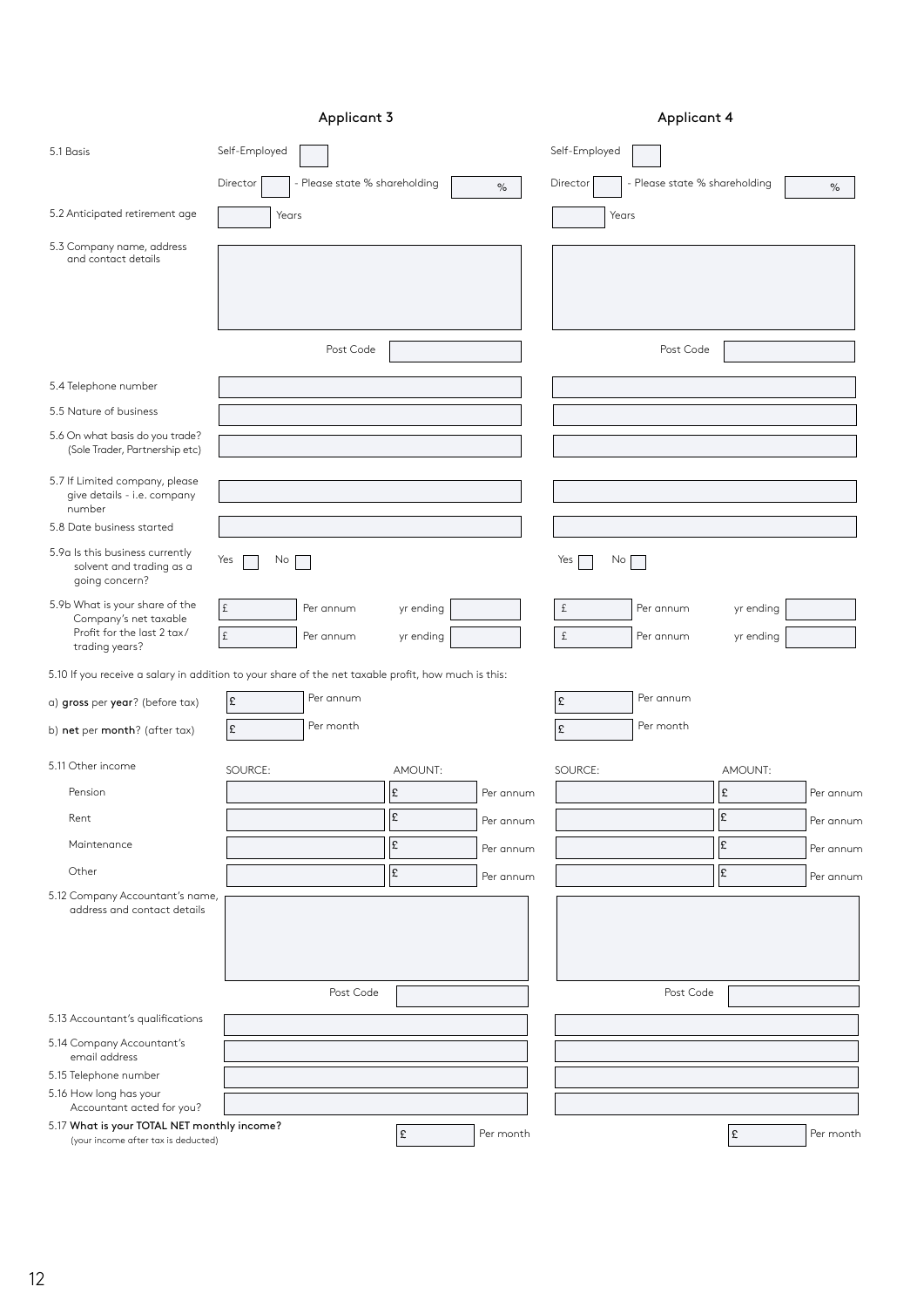# Have you ever owned a property which has been taken into possession by a lender, either as a result of a

Section 6 - Credit History

voluntary arrangement or Court Action? Have you ever missed a payment, made a late payment or defaulted on any credit agreement?

Have you ever had a judgement for debt recorded against you (County Court Judgement)? Or, if Self-Employed/controlling Director, against your company?

Have you ever been party to insolvency proceedings, bankruptcy, IVA or made a formal arrangement with your creditors? Is there an outstanding bankruptcy petition against you?

Have you ever been involved in any court proceedings for debt or do you have any unspent convictions relating to money laundering, theft, fraud, tax evasion, robbery, bribery, drugs, fire arms or human trafficking? Are you currently the subject of any criminal proceedings or allegations of involvement in money laundering, theft, fraud, tax evasion, robbery, bribery, drugs, fire arms or human tr Have you ever had a mortgage application declined/refused?

#### Please complete the details below for all defaults and County Court Judgements against you (the certificate of satisfaction should be attached, where applicable)

|                       |        | .                                                          |                    |                                   |
|-----------------------|--------|------------------------------------------------------------|--------------------|-----------------------------------|
| Applicant 2<br>(tick) | Amount | Date Registered                                            | Registered by whom | Date Satisfied<br>(if applicable) |
|                       | £      |                                                            |                    |                                   |
|                       | £      |                                                            |                    |                                   |
|                       | ç.     |                                                            |                    |                                   |
|                       | t      |                                                            |                    |                                   |
|                       |        |                                                            |                    |                                   |
|                       |        |                                                            |                    |                                   |
|                       |        |                                                            |                    |                                   |
|                       |        |                                                            |                    |                                   |
|                       |        | Please explain the reasons for the financial difficulties: |                    |                                   |

|                                                                                                                                                                                                                           |                 | Yes/No                | Yes/ $No$        |
|---------------------------------------------------------------------------------------------------------------------------------------------------------------------------------------------------------------------------|-----------------|-----------------------|------------------|
| Have you ever owned a property which has been taken into possession by a lender, either as a result of a<br>voluntary arrangement or Court Action?                                                                        |                 |                       |                  |
| Have you ever missed a payment, made a late payment or defaulted on any credit agreement?                                                                                                                                 |                 |                       |                  |
| Have you ever had a judgement for debt recorded against you (County Court Judgement)?<br>Or, if Self-Employed/controlling Director, against your company?                                                                 |                 |                       | $\mathbf{L}$     |
| Have you ever been party to insolvency proceedings, bankruptcy, IVA or made a formal arrangement with<br>your creditors? Is there an outstanding bankruptcy petition against you?                                         |                 |                       | and the property |
| Have you ever been involved in any court proceedings for debt or do you have any unspent convictions relating<br>to money laundering, theft, fraud, tax evasion, robbery, bribery, drugs, fire arms or human trafficking? |                 |                       | $\mathbf{L}$     |
| Are you currently the subject of any criminal proceedings or allegations of involvement in money<br>laundering, theft, fraud, tax evasion, robbery, bribery, drugs, fire arms or human trafficking?                       |                 |                       |                  |
| Have you ever had a mortgage application declined/refused?                                                                                                                                                                |                 |                       |                  |
| Please complete the details below for all defaults and County Court Judgements registered<br>against you (the certificate of satisfaction should be attached, where applicable)                                           |                 |                       |                  |
| $\Lambda$ as $\sim$ $\sim$ $+$                                                                                                                                                                                            | Data Danistanad | Desistanced burnlesse | Date Satisfied   |

| Applicant 3<br>(tick) | Applicant 4<br>(tick) | Amount                                                     | Date Registered | Registered by whom | Date Satisfied<br>(if applicable) |
|-----------------------|-----------------------|------------------------------------------------------------|-----------------|--------------------|-----------------------------------|
|                       |                       |                                                            |                 |                    |                                   |
|                       |                       |                                                            |                 |                    |                                   |
|                       |                       |                                                            |                 |                    |                                   |
|                       |                       |                                                            |                 |                    |                                   |
|                       |                       | Please explain the reasons for the financial difficulties: |                 |                    |                                   |

#### Yes / No Yes / No  $\Box$   $\Box$  $\Box$   $\Box$  $\Box$   $\Box$  $\Box$   $\Box$  $\Box$  $\Box$   $\Box$

| $\Box$        | $\Box$        |
|---------------|---------------|
| $\Box$        | $\Box$ $\Box$ |
| $\Box$ $\Box$ | $\Box$ $\Box$ |
| $\Box$        | $\Box$        |

| :ratticking?   |  |
|----------------|--|
|                |  |
|                |  |
|                |  |
|                |  |
| nts registered |  |

#### $\Box$  $\Box$   $\Box$

Applicant 3 Applicant 4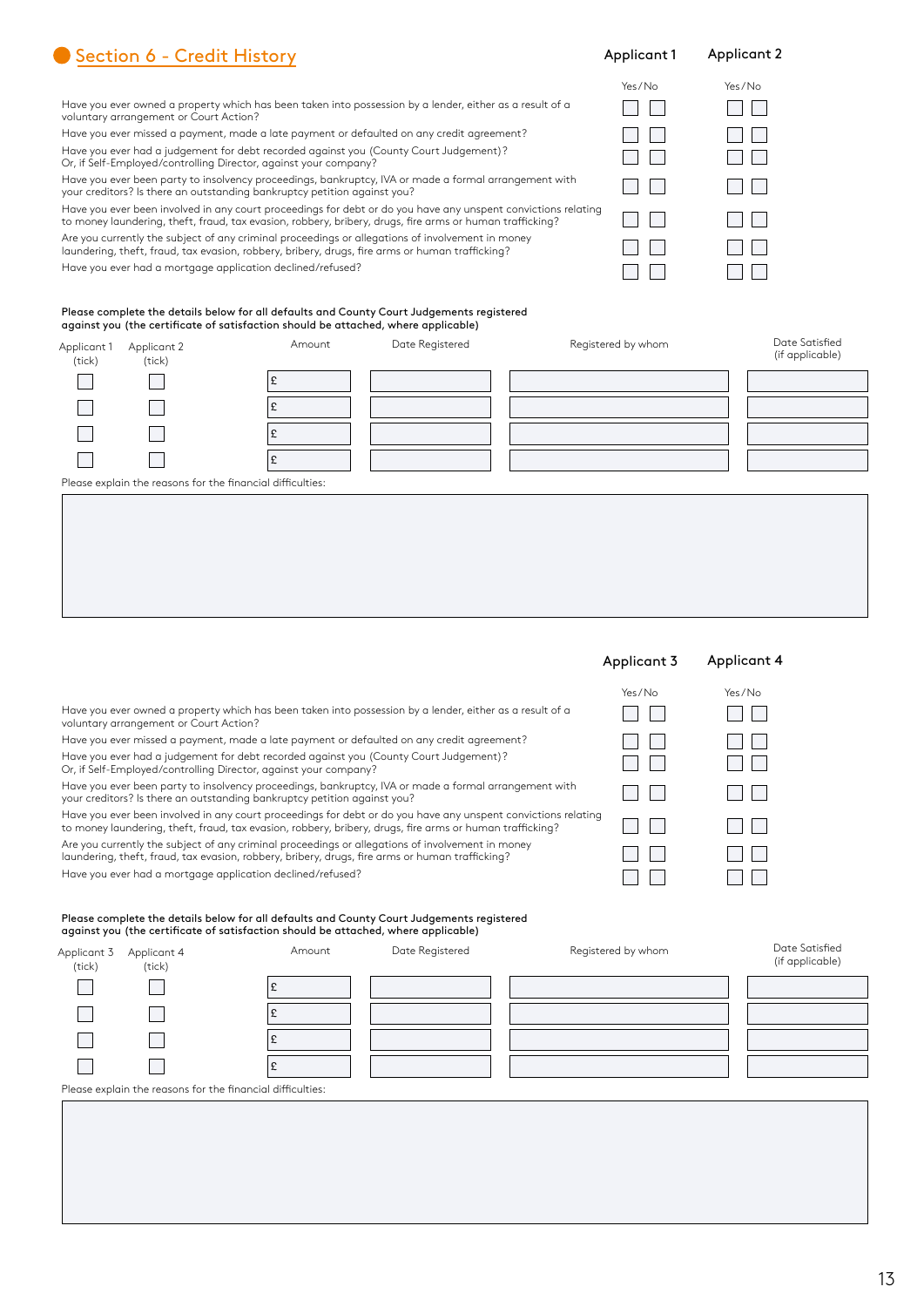### Section 7 - Personal Financial Profile

**Personal Financial Profile**<br>If you cannot fit all the information in the space provided, please use an additional copy of this application form and complete the necessary fields. Please ensure both forms are submitted tog

|                         |                |                      |                    |                          |                         |                                                      | Additional Residential Properties; Second Home(s) |                      |          |                |                      |                |
|-------------------------|----------------|----------------------|--------------------|--------------------------|-------------------------|------------------------------------------------------|---------------------------------------------------|----------------------|----------|----------------|----------------------|----------------|
| Lender's Name & Address | Account Number |                      | Property Address   |                          | <b>Property Details</b> |                                                      | Confirm All Owners                                | Monthly Payment      | Date of  | Original       | Mortgage Balance     | Estimated      |
|                         |                | House/flat<br>number | <b>Street Name</b> | Property Type            |                         | Property Style                                       |                                                   | (£0 if unencumbered) | Purchase | Purchase Price | (£0 if unencumbered) | Property Value |
|                         |                |                      |                    |                          |                         |                                                      | Owner 1<br>Owner 2                                |                      |          |                |                      |                |
|                         |                | Town/city            |                    | No. of<br>Bedrooms/Units | Year Built              | Freehold or<br>Leasehold<br>(& Term of<br>Leasehold) | Owner 3<br>Owner 4                                |                      |          |                |                      |                |
|                         |                | Postcode             |                    |                          |                         |                                                      |                                                   |                      |          |                |                      |                |
|                         |                |                      |                    |                          |                         |                                                      | Owner 1<br>Owner 2                                |                      |          |                |                      |                |
|                         |                | Town/city            |                    | No. of<br>Bedrooms/Units | Year Built              | Freehold or<br>Leasehold<br>(& Term of<br>Leasehold) | Owner 3<br>Owner 4                                |                      |          |                |                      |                |
|                         |                | Postcode             |                    |                          |                         |                                                      |                                                   |                      |          |                |                      |                |

|                                                                                                                             |                                                                                                                                         | Savings, Investments and any Other Unsecured Assets |                                                               |
|-----------------------------------------------------------------------------------------------------------------------------|-----------------------------------------------------------------------------------------------------------------------------------------|-----------------------------------------------------|---------------------------------------------------------------|
| Do you have any savings, investments or any other unsecured assets? If yes, please give details below. Yes $\Box$ No $\Box$ | Additional Information<br>Use this space to give any additional information requested in any of the questions and any information which |                                                     |                                                               |
| Personal Assets and Liabilities                                                                                             | Owner(s)                                                                                                                                | Asset Value                                         | you feel will help the Society in assessing your application. |
|                                                                                                                             |                                                                                                                                         |                                                     |                                                               |
|                                                                                                                             |                                                                                                                                         |                                                     |                                                               |
|                                                                                                                             |                                                                                                                                         |                                                     |                                                               |
|                                                                                                                             |                                                                                                                                         |                                                     |                                                               |
|                                                                                                                             |                                                                                                                                         |                                                     |                                                               |

As this is a portfolio mortgage there will be one mortgage advance at completion to cover all properties. All properties secured under this mortgage are consolidated. Should you wish to add, remove or substitute properties mortgage, the entire portfolio will need to be reviewed and assessed at that time.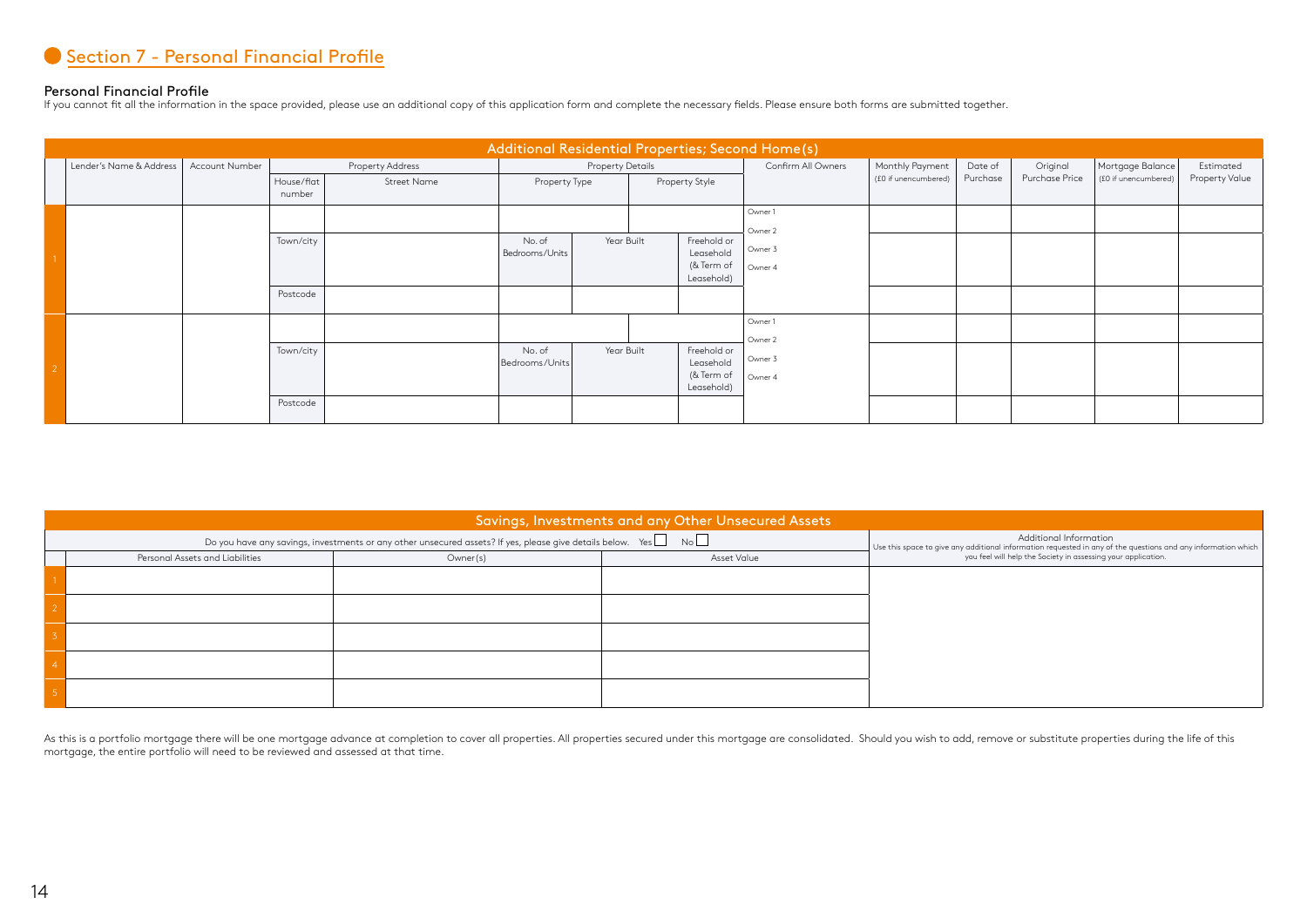|                |          |          |         |            |                         |                                                   |      |                          | Loan Details - Purchase (if applicable) |                                                        |                                                           |                        |                                                             |  |
|----------------|----------|----------|---------|------------|-------------------------|---------------------------------------------------|------|--------------------------|-----------------------------------------|--------------------------------------------------------|-----------------------------------------------------------|------------------------|-------------------------------------------------------------|--|
|                | Purchase | Loan     | Deposit |            | <b>Property Address</b> | <b>Property Details</b>                           |      |                          | Source of Deposit                       | Repayment or Interest-                                 | Access Details                                            | <b>Estimated Gross</b> | Additional Information                                      |  |
|                | Price    | Required |         | House/flat | Street Name             |                                                   |      | Property Style           | (The Society will require proof)        | only Mortgage                                          | (Names, address & contact details   Monthly Rental Income |                        | (e.g Type of tenancy, wall/roof construction, more than one |  |
|                |          |          |         | number     |                         | Property Type<br>(BTL/HMO/Holiday Let<br>or MUFB) |      |                          |                                         | (if Interest-only please<br>confirm repayment vehicle) | of the estate agent or seller)                            |                        | self-contained unit, incentives & New Build information)    |  |
|                |          |          |         |            |                         |                                                   |      |                          |                                         |                                                        |                                                           |                        |                                                             |  |
|                |          |          |         |            |                         |                                                   |      |                          |                                         |                                                        |                                                           |                        |                                                             |  |
|                |          |          |         | Town/city  |                         | No. of                                            | Year | Freehold or<br>Leasehold |                                         |                                                        |                                                           |                        |                                                             |  |
|                |          |          |         |            |                         | Bedrooms/Units Built                              |      | (& Term of<br>Leasehold) |                                         |                                                        |                                                           |                        |                                                             |  |
|                |          |          |         | Postcode   |                         |                                                   |      |                          |                                         |                                                        |                                                           |                        |                                                             |  |
|                |          |          |         |            |                         |                                                   |      |                          |                                         |                                                        |                                                           |                        |                                                             |  |
|                |          |          |         |            |                         |                                                   |      |                          |                                         |                                                        |                                                           |                        |                                                             |  |
|                |          |          |         | Town/city  |                         | No. of                                            | Year | Freehold or              |                                         |                                                        |                                                           |                        |                                                             |  |
|                |          |          |         |            |                         | Bedrooms/Units Built                              |      | Leasehold                |                                         |                                                        |                                                           |                        |                                                             |  |
|                |          |          |         |            |                         |                                                   |      | (& Term of<br>Leasehold) |                                         |                                                        |                                                           |                        |                                                             |  |
|                |          |          |         | Postcode   |                         |                                                   |      |                          |                                         |                                                        |                                                           |                        |                                                             |  |
|                |          |          |         |            |                         |                                                   |      |                          |                                         |                                                        |                                                           |                        |                                                             |  |
|                |          |          |         |            |                         |                                                   |      |                          |                                         |                                                        |                                                           |                        |                                                             |  |
|                |          |          |         | Town/city  |                         | No. of                                            | Year | Freehold or              |                                         |                                                        |                                                           |                        |                                                             |  |
| 3.             |          |          |         |            |                         | Bedrooms/Units Built                              |      | Leasehold<br>(& Term of  |                                         |                                                        |                                                           |                        |                                                             |  |
|                |          |          |         |            |                         |                                                   |      | Leasehold)               |                                         |                                                        |                                                           |                        |                                                             |  |
|                |          |          |         | Postcode   |                         |                                                   |      |                          |                                         |                                                        |                                                           |                        |                                                             |  |
|                |          |          |         |            |                         |                                                   |      |                          |                                         |                                                        |                                                           |                        |                                                             |  |
|                |          |          |         |            |                         |                                                   |      |                          |                                         |                                                        |                                                           |                        |                                                             |  |
|                |          |          |         | Town/city  |                         | No. of                                            | Year | Freehold or<br>Leasehold |                                         |                                                        |                                                           |                        |                                                             |  |
| $\overline{4}$ |          |          |         |            |                         | Bedrooms/Units Built                              |      | (& Term of               |                                         |                                                        |                                                           |                        |                                                             |  |
|                |          |          |         | Postcode   |                         |                                                   |      | Leasehold)               |                                         |                                                        |                                                           |                        |                                                             |  |
|                |          |          |         |            |                         |                                                   |      |                          |                                         |                                                        |                                                           |                        |                                                             |  |
|                |          |          |         |            |                         |                                                   |      |                          |                                         |                                                        |                                                           |                        |                                                             |  |
|                |          |          |         |            |                         |                                                   |      |                          |                                         |                                                        |                                                           |                        |                                                             |  |
|                |          |          |         | Town/city  |                         | No. of<br>Bedrooms/Units Built                    | Year | Freehold or<br>Leasehold |                                         |                                                        |                                                           |                        |                                                             |  |
|                |          |          |         |            |                         |                                                   |      | (& Term of<br>Leasehold) |                                         |                                                        |                                                           |                        |                                                             |  |
|                |          |          |         | Postcode   |                         |                                                   |      |                          |                                         |                                                        |                                                           |                        |                                                             |  |
|                |          |          |         |            |                         |                                                   |      |                          |                                         |                                                        |                                                           |                        |                                                             |  |
|                |          |          |         |            |                         |                                                   |      |                          |                                         |                                                        |                                                           |                        |                                                             |  |
|                |          |          |         | Town/city  |                         | No. of                                            | Year | Freehold or              |                                         |                                                        |                                                           |                        |                                                             |  |
|                |          |          |         |            |                         | Bedrooms/Units Built                              |      | Leasehold<br>(& Term of  |                                         |                                                        |                                                           |                        |                                                             |  |
|                |          |          |         |            |                         |                                                   |      | Leasehold)               |                                         |                                                        |                                                           |                        |                                                             |  |
|                |          |          |         | Postcode   |                         |                                                   |      |                          |                                         |                                                        |                                                           |                        |                                                             |  |
|                |          |          |         |            |                         |                                                   |      |                          |                                         |                                                        |                                                           |                        |                                                             |  |
|                |          |          |         |            |                         |                                                   |      |                          |                                         |                                                        |                                                           |                        |                                                             |  |
|                |          |          |         | Town/city  |                         | No. of                                            | Year | Freehold or<br>Leasehold |                                         |                                                        |                                                           |                        |                                                             |  |
|                |          |          |         |            |                         | Bedrooms/Units  Built                             |      | (& Term of               |                                         |                                                        |                                                           |                        |                                                             |  |
|                |          |          |         |            |                         |                                                   |      | Leasehold)               |                                         |                                                        |                                                           |                        |                                                             |  |
|                |          |          |         | Postcode   |                         |                                                   |      |                          |                                         |                                                        |                                                           |                        |                                                             |  |
|                |          |          |         |            |                         |                                                   |      |                          |                                         |                                                        |                                                           |                        |                                                             |  |
|                |          |          |         |            |                         |                                                   |      |                          |                                         |                                                        |                                                           |                        |                                                             |  |
|                |          |          |         | Town/city  |                         | No. of<br>Bedrooms/Units Built                    | Year | Freehold or<br>Leasehold |                                         |                                                        |                                                           |                        |                                                             |  |
| 8              |          |          |         |            |                         |                                                   |      | (& Term of<br>Leasehold) |                                         |                                                        |                                                           |                        |                                                             |  |
|                |          |          |         | Postcode   |                         |                                                   |      |                          |                                         |                                                        |                                                           |                        |                                                             |  |
|                |          |          |         |            |                         |                                                   |      |                          |                                         |                                                        |                                                           |                        |                                                             |  |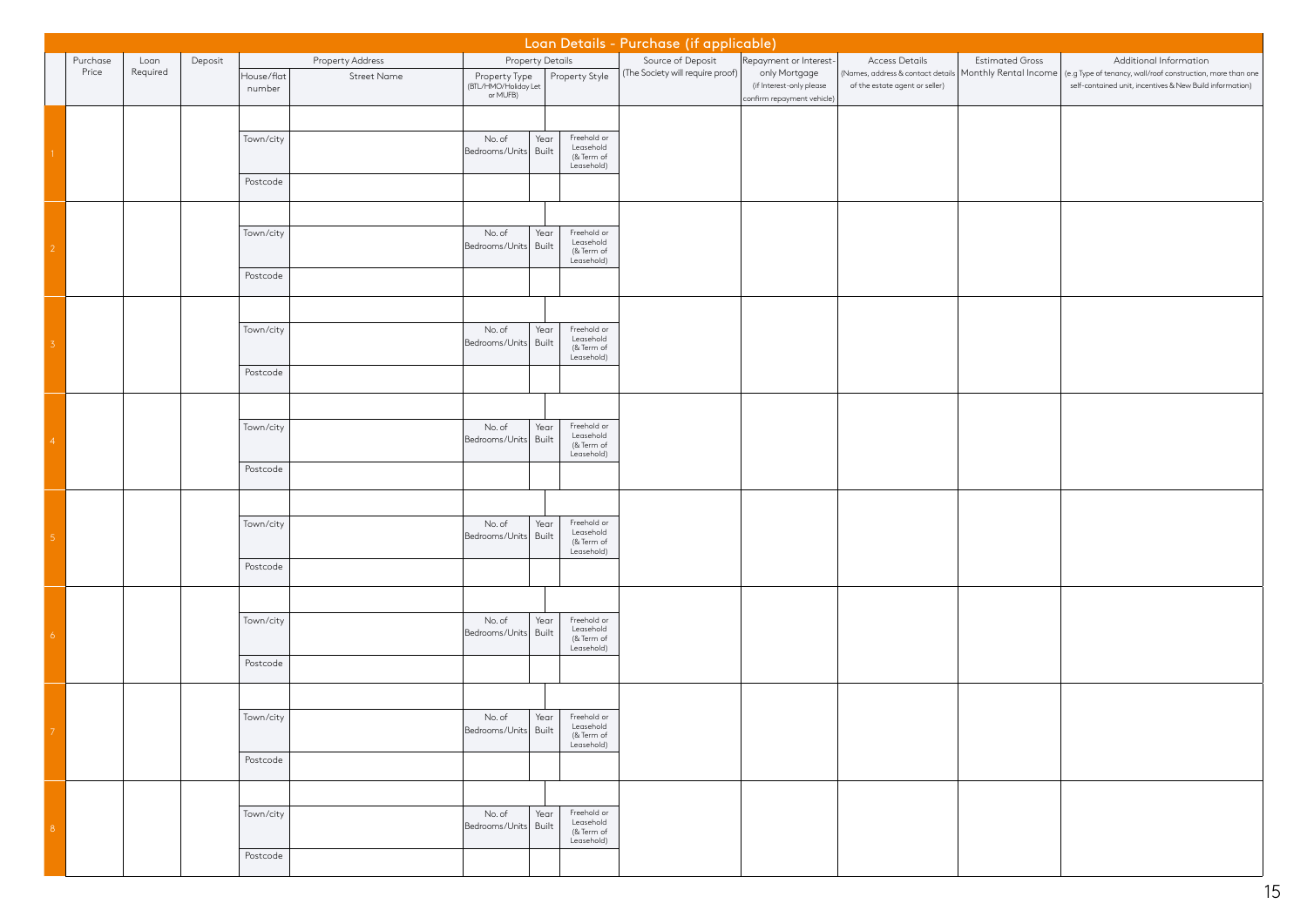|                 | Loan Details - Remortgage (if applicable)                                  |                                                             |                                        |                       |                                 |                                                   |                  |                                                      |                                               |                     |                                |                                                                                         |                  |                                                                                                   |                                                          |                                      |                    |                                                                                                                                    |
|-----------------|----------------------------------------------------------------------------|-------------------------------------------------------------|----------------------------------------|-----------------------|---------------------------------|---------------------------------------------------|------------------|------------------------------------------------------|-----------------------------------------------|---------------------|--------------------------------|-----------------------------------------------------------------------------------------|------------------|---------------------------------------------------------------------------------------------------|----------------------------------------------------------|--------------------------------------|--------------------|------------------------------------------------------------------------------------------------------------------------------------|
|                 | Name of<br>Lender<br>(if applicable -<br>owned outright<br>please confirm) | Current<br>Mortgage<br>Account<br>Number<br>(if applicable) | Mortgage<br>Balance<br>(if applicable) | House/flat<br>number  | Property Address<br>Street Name | Property Type<br>(BTL/HMO/Holiday Let<br>or MUFB) | Property Details | Property Style                                       | Original<br>Purchase Price<br>(if applicable) | Date of<br>Purchase | Estimated<br>Property<br>Value | Access Details<br>Names, address & contact<br>details of the estate agent<br>or seller) | Loan<br>Required | Repayment or Interest-<br>only Mortgage<br>(if Interest-only please<br>confirm repayment vehicle) | Reason for<br>Additional<br>Borrowing<br>(if applicable) | Gross<br>Monthly<br>Rental<br>Income | Monthly<br>Payment | Additional Information<br>(e.g Type of tenancy, wall/roof<br>construction, more than one self-<br>contained unit, incentives & New |
|                 |                                                                            |                                                             |                                        | Town/city<br>Postcode |                                 | No. of<br>Bedrooms/Units Built                    | Year             | Freehold or<br>Leasehold<br>(& Term of<br>Leasehold) |                                               |                     |                                |                                                                                         |                  |                                                                                                   |                                                          |                                      |                    | <b>Build information)</b>                                                                                                          |
| 2 <sup>7</sup>  |                                                                            |                                                             |                                        | Town/city<br>Postcode |                                 | No. of<br>Bedrooms/Units Built                    | Year             | Freehold or<br>Leasehold<br>(& Term of<br>Leasehold) |                                               |                     |                                |                                                                                         |                  |                                                                                                   |                                                          |                                      |                    |                                                                                                                                    |
| 3 <sup>7</sup>  |                                                                            |                                                             |                                        | Town/city<br>Postcode |                                 | No. of<br>Bedrooms/Units Built                    | Year             | Freehold or<br>Leasehold<br>(& Term of<br>Leasehold) |                                               |                     |                                |                                                                                         |                  |                                                                                                   |                                                          |                                      |                    |                                                                                                                                    |
| 4 <sup>1</sup>  |                                                                            |                                                             |                                        | Town/city<br>Postcode |                                 | No. of<br>Bedrooms/Units Built                    | Year             | Freehold or<br>Leasehold<br>(& Term of<br>Leasehold) |                                               |                     |                                |                                                                                         |                  |                                                                                                   |                                                          |                                      |                    |                                                                                                                                    |
| 5 <sub>1</sub>  |                                                                            |                                                             |                                        | Town/city<br>Postcode |                                 | No. of<br>Bedrooms/Units Built                    | Year             | Freehold or<br>Leasehold<br>(& Term of<br>Leasehold) |                                               |                     |                                |                                                                                         |                  |                                                                                                   |                                                          |                                      |                    |                                                                                                                                    |
| 6 <sub>1</sub>  |                                                                            |                                                             |                                        | Town/city<br>Postcode |                                 | No. of<br>Bedrooms/Units Built                    | Year             | Freehold or<br>Leasehold<br>(& Term of<br>Leasehold) |                                               |                     |                                |                                                                                         |                  |                                                                                                   |                                                          |                                      |                    |                                                                                                                                    |
| $\mathcal T$    |                                                                            |                                                             |                                        | Town/city<br>Postcode |                                 | No. of Year Freehold or<br>Bedrooms/Units Built   |                  | Leasehold<br>(& Term of<br>Leasehold)                |                                               |                     |                                |                                                                                         |                  |                                                                                                   |                                                          |                                      |                    |                                                                                                                                    |
| $\vert 8 \vert$ |                                                                            |                                                             |                                        | Town/city<br>Postcode |                                 | No. of<br>Bedrooms/Units Built                    | Year             | Freehold or<br>Leasehold<br>(& Term of<br>Leasehold) |                                               |                     |                                |                                                                                         |                  |                                                                                                   |                                                          |                                      |                    |                                                                                                                                    |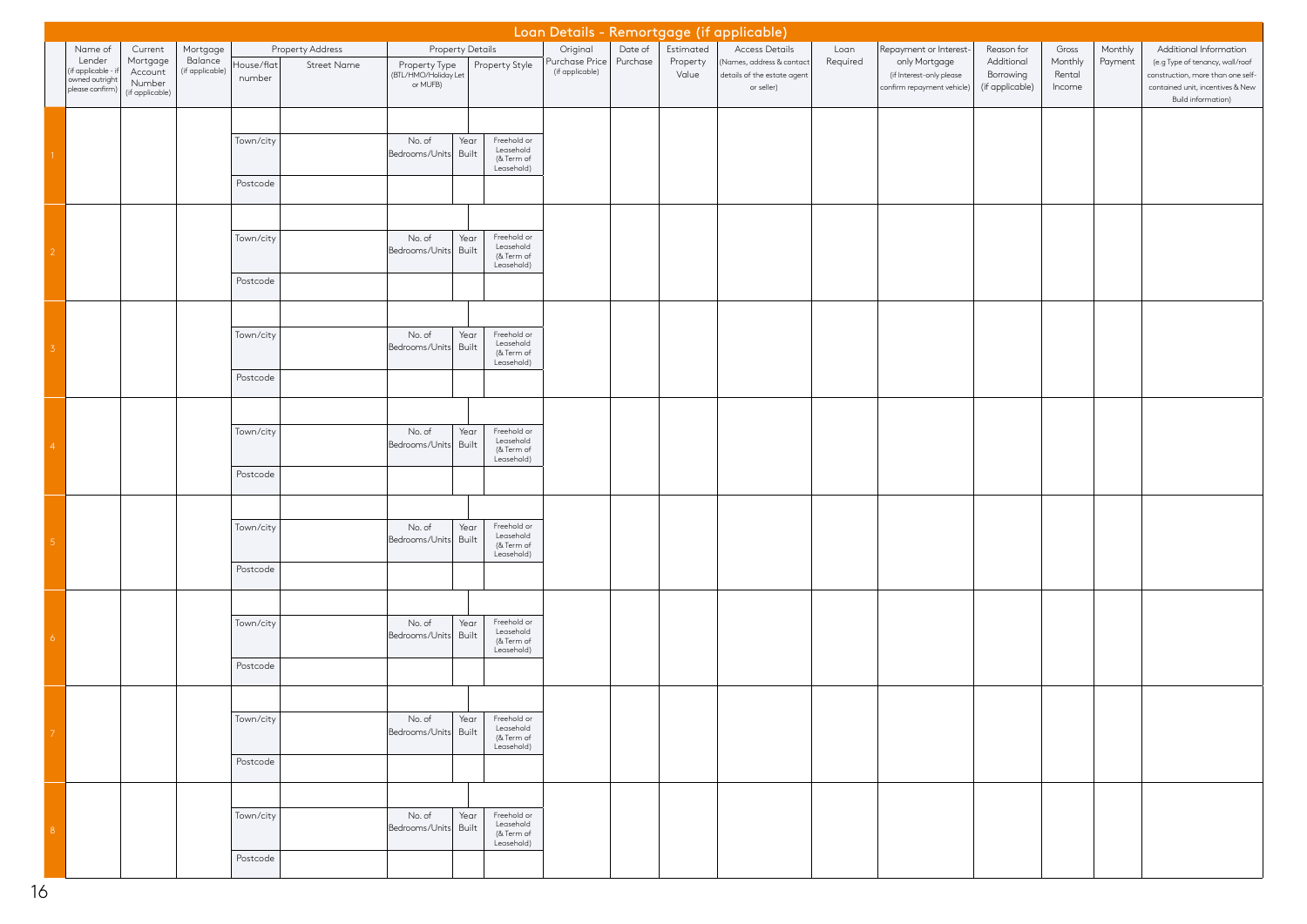|                   |                                       |                                   |                      |                  |                                                   |                                   | All Owned Investment Properties (Mortgaged and Unencumbered) |          |                       |                                 |                |              |                        |               |                                   |
|-------------------|---------------------------------------|-----------------------------------|----------------------|------------------|---------------------------------------------------|-----------------------------------|--------------------------------------------------------------|----------|-----------------------|---------------------------------|----------------|--------------|------------------------|---------------|-----------------------------------|
|                   | Name and Address of Current Mortgage  |                                   |                      | Property Address | <b>Property Details</b>                           |                                   | Confirm All Owners                                           | Date of  | Original              | Mortgage                        | Estimated      | Tenancy Type | Start Date             |               | Gross Monthly Monthly Payment     |
|                   | the Current Lender<br>(if applicable) | Account Number<br>(if applicable) | House/flat<br>number | Street Name      | Property Type<br>(BTL/HMO/Holiday Let<br>or MUFB) | Property Style                    |                                                              | Purchase | Purchase Price<br>(E) | Balance<br>(£0 if unencumbered) | Property Value | (e.g. AST)   | of Current<br>Mortgage | Rental Income | to Lender<br>(£0 if unencumbered) |
|                   |                                       |                                   |                      |                  |                                                   |                                   |                                                              |          |                       |                                 |                |              |                        |               |                                   |
|                   |                                       |                                   |                      |                  |                                                   |                                   | Owner 1                                                      |          |                       |                                 |                |              |                        |               |                                   |
|                   |                                       |                                   | Town/city            |                  | No. of                                            | Freehold or<br>Year               | Owner 2                                                      |          |                       |                                 |                |              |                        |               |                                   |
|                   |                                       |                                   |                      |                  | Bedrooms/Units                                    | Leasehold<br>Built<br>(& Term of  | Owner 3                                                      |          |                       |                                 |                |              |                        |               |                                   |
|                   |                                       |                                   |                      |                  |                                                   | Leasehold)                        | Owner 4                                                      |          |                       |                                 |                |              |                        |               |                                   |
|                   |                                       |                                   | Postcode             |                  |                                                   |                                   | Ltd Company                                                  |          |                       |                                 |                |              |                        |               |                                   |
|                   |                                       |                                   |                      |                  |                                                   |                                   | Owner 1                                                      |          |                       |                                 |                |              |                        |               |                                   |
|                   |                                       |                                   |                      |                  |                                                   |                                   | Owner 2                                                      |          |                       |                                 |                |              |                        |               |                                   |
|                   |                                       |                                   | Town/city            |                  | No. of                                            | Freehold or<br>Year               | Owner 3                                                      |          |                       |                                 |                |              |                        |               |                                   |
| $\overline{2}$    |                                       |                                   |                      |                  | Bedrooms/Units Built                              | Leasehold<br>(& Term of           | Owner 4                                                      |          |                       |                                 |                |              |                        |               |                                   |
|                   |                                       |                                   |                      |                  |                                                   | Leasehold)                        |                                                              |          |                       |                                 |                |              |                        |               |                                   |
|                   |                                       |                                   | Postcode             |                  |                                                   |                                   | Ltd Company                                                  |          |                       |                                 |                |              |                        |               |                                   |
|                   |                                       |                                   |                      |                  |                                                   |                                   | Owner 1                                                      |          |                       |                                 |                |              |                        |               |                                   |
|                   |                                       |                                   |                      |                  |                                                   |                                   | Owner 2                                                      |          |                       |                                 |                |              |                        |               |                                   |
|                   |                                       |                                   | Town/city            |                  | No. of                                            | Freehold or<br>Year<br>Leasehold  | Owner 3                                                      |          |                       |                                 |                |              |                        |               |                                   |
| $\overline{3}$    |                                       |                                   |                      |                  | Bedrooms/Units                                    | Built<br>(& Term of               | Owner 4                                                      |          |                       |                                 |                |              |                        |               |                                   |
|                   |                                       |                                   | Postcode             |                  |                                                   | Leasehold)                        | Ltd Company                                                  |          |                       |                                 |                |              |                        |               |                                   |
|                   |                                       |                                   |                      |                  |                                                   |                                   |                                                              |          |                       |                                 |                |              |                        |               |                                   |
|                   |                                       |                                   |                      |                  |                                                   |                                   | Owner 1                                                      |          |                       |                                 |                |              |                        |               |                                   |
|                   |                                       |                                   |                      |                  |                                                   |                                   | Owner 2                                                      |          |                       |                                 |                |              |                        |               |                                   |
|                   |                                       |                                   | Town/city            |                  | No. of<br>Built<br>Bedrooms/Units                 | Freehold or<br>Year<br>Leasehold  | Owner 3                                                      |          |                       |                                 |                |              |                        |               |                                   |
|                   |                                       |                                   |                      |                  |                                                   | (& Term of<br>Leasehold)          | Owner 4                                                      |          |                       |                                 |                |              |                        |               |                                   |
|                   |                                       |                                   | Postcode             |                  |                                                   |                                   | Ltd Company                                                  |          |                       |                                 |                |              |                        |               |                                   |
|                   |                                       |                                   |                      |                  |                                                   |                                   | Owner 1                                                      |          |                       |                                 |                |              |                        |               |                                   |
|                   |                                       |                                   |                      |                  |                                                   |                                   | Owner 2                                                      |          |                       |                                 |                |              |                        |               |                                   |
|                   |                                       |                                   | Town/city            |                  | No. of                                            | Freehold or<br>Year               | Owner 3                                                      |          |                       |                                 |                |              |                        |               |                                   |
| 5 <sup>°</sup>    |                                       |                                   |                      |                  | Bedrooms/Units                                    | Leasehold<br>Built<br>(& Term of  | Owner 4                                                      |          |                       |                                 |                |              |                        |               |                                   |
|                   |                                       |                                   | Postcode             |                  |                                                   | Leasehold)                        | Ltd Company                                                  |          |                       |                                 |                |              |                        |               |                                   |
|                   |                                       |                                   |                      |                  |                                                   |                                   |                                                              |          |                       |                                 |                |              |                        |               |                                   |
|                   |                                       |                                   |                      |                  |                                                   |                                   | Owner 1                                                      |          |                       |                                 |                |              |                        |               |                                   |
|                   |                                       |                                   |                      |                  |                                                   |                                   | Owner 2                                                      |          |                       |                                 |                |              |                        |               |                                   |
| $\ddot{\circ}$    |                                       |                                   | Town/city            |                  | No. of                                            | Freehold or<br>Year<br>Leasehold  | Owner 3                                                      |          |                       |                                 |                |              |                        |               |                                   |
|                   |                                       |                                   |                      |                  | Bedrooms/Units                                    | Built<br>(& Term of<br>Leasehold) | Owner 4                                                      |          |                       |                                 |                |              |                        |               |                                   |
|                   |                                       |                                   | Postcode             |                  |                                                   |                                   | Ltd Company                                                  |          |                       |                                 |                |              |                        |               |                                   |
|                   |                                       |                                   |                      |                  |                                                   |                                   |                                                              |          |                       |                                 |                |              |                        |               |                                   |
|                   |                                       |                                   |                      |                  |                                                   |                                   | Owner 1                                                      |          |                       |                                 |                |              |                        |               |                                   |
|                   |                                       |                                   | Town/city            |                  | No. of                                            | Freehold or<br>Year               | Owner 2                                                      |          |                       |                                 |                |              |                        |               |                                   |
|                   |                                       |                                   |                      |                  | Bedrooms/Units                                    | Leasehold<br>Built<br>(& Term of  | Owner 3                                                      |          |                       |                                 |                |              |                        |               |                                   |
|                   |                                       |                                   |                      |                  |                                                   | Leasehold)                        | Owner 4                                                      |          |                       |                                 |                |              |                        |               |                                   |
|                   |                                       |                                   | Postcode             |                  |                                                   |                                   | Ltd Company                                                  |          |                       |                                 |                |              |                        |               |                                   |
|                   |                                       |                                   |                      |                  |                                                   |                                   | Owner 1                                                      |          |                       |                                 |                |              |                        |               |                                   |
|                   |                                       |                                   |                      |                  |                                                   |                                   | Owner 2                                                      |          |                       |                                 |                |              |                        |               |                                   |
|                   |                                       |                                   | Town/city            |                  | No. of                                            | Freehold or<br>Year<br>Leasehold  | Owner 3                                                      |          |                       |                                 |                |              |                        |               |                                   |
| $\vert 8 \rangle$ |                                       |                                   |                      |                  | Bedrooms/Units Built                              | (& Term of                        | Owner 4                                                      |          |                       |                                 |                |              |                        |               |                                   |
|                   |                                       |                                   | Postcode             |                  |                                                   | Leasehold)                        | Ltd Company                                                  |          |                       |                                 |                |              |                        |               |                                   |
|                   |                                       |                                   |                      |                  |                                                   |                                   |                                                              |          |                       |                                 |                |              |                        |               |                                   |
|                   |                                       |                                   |                      |                  |                                                   |                                   |                                                              |          | Total Portfolio   £   |                                 | Ι£             |              |                        | £             | £                                 |
|                   |                                       |                                   |                      |                  |                                                   |                                   |                                                              |          |                       |                                 |                |              |                        |               |                                   |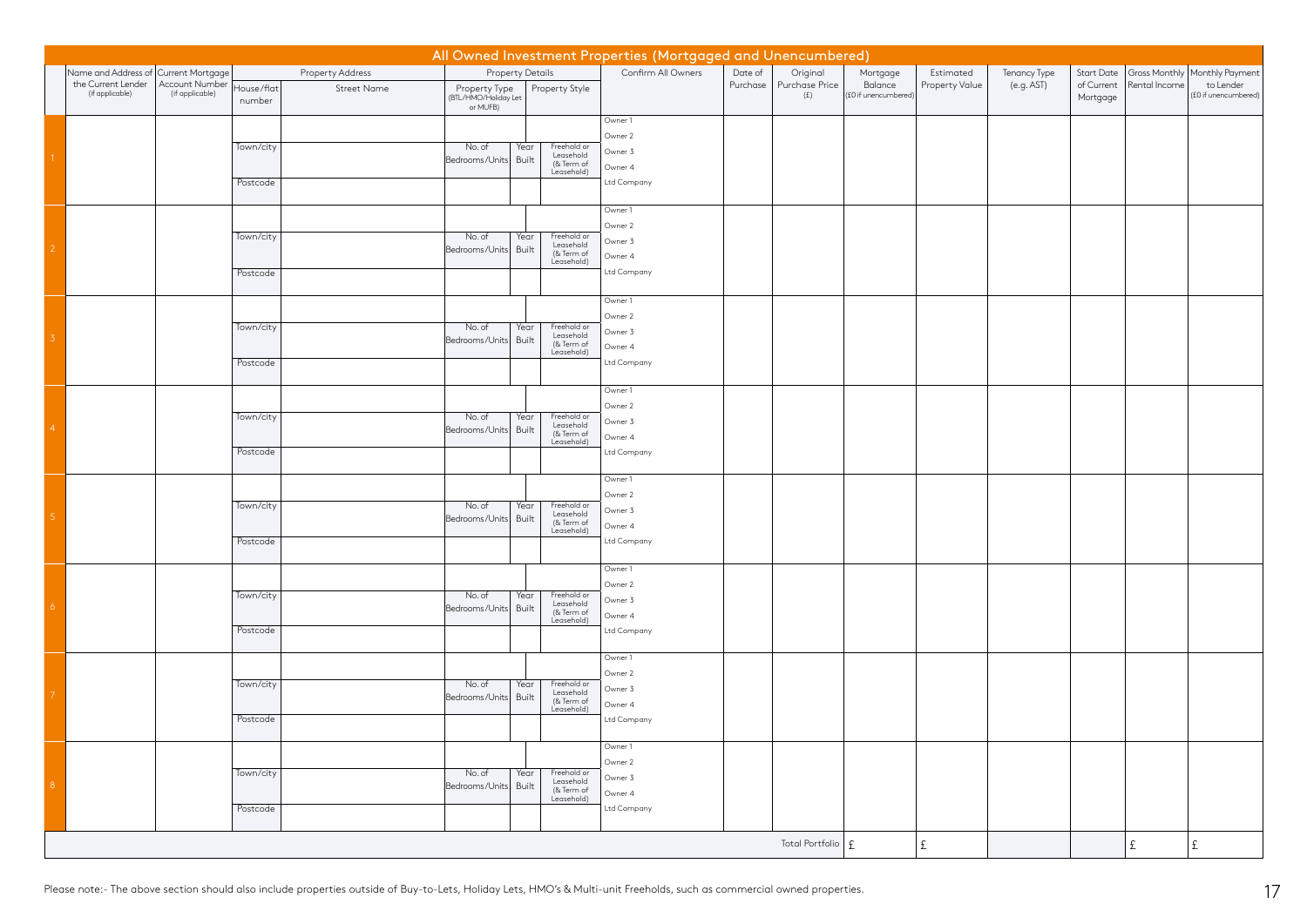Section 8 - Products and Fees

| 8.1             | <b>PRODUCT</b><br><b>CODE</b>                                                                                                                                                                                                                      | Amount of loan on<br><b>CAPITAL &amp;</b><br><b>INTEREST</b> | Amount of loan<br><b>INTEREST ONLY</b> | <b>TOTAL</b> | <b>MORTGAGE</b><br>REPAYMENT<br>TERM<br>Years                                                                                              |
|-----------------|----------------------------------------------------------------------------------------------------------------------------------------------------------------------------------------------------------------------------------------------------|--------------------------------------------------------------|----------------------------------------|--------------|--------------------------------------------------------------------------------------------------------------------------------------------|
|                 |                                                                                                                                                                                                                                                    | £                                                            | £                                      | £            |                                                                                                                                            |
| 8.2 Product fee | (if applicable to the product terms)                                                                                                                                                                                                               | £                                                            |                                        |              |                                                                                                                                            |
|                 | 8.3 Is the product fee to be added to the mortgage?                                                                                                                                                                                                | Yes                                                          | No                                     |              |                                                                                                                                            |
|                 | 8.4 If the product fee is to be added to the mortgage<br>loan, has this been agreed by the applicant(s)                                                                                                                                            | Yes                                                          | No                                     |              |                                                                                                                                            |
|                 | Section 9 - Further Advance                                                                                                                                                                                                                        |                                                              |                                        |              |                                                                                                                                            |
|                 | 9.1 Are there any other loans (except<br>your current mortgage) presently<br>secured against this portfolio?                                                                                                                                       | Yes                                                          | No                                     |              |                                                                                                                                            |
|                 | 9.2 If 'Yes', please give details                                                                                                                                                                                                                  |                                                              |                                        |              |                                                                                                                                            |
|                 | Amount of Secured<br>Date Started<br>Loan                                                                                                                                                                                                          | Purpose of Loan                                              |                                        | Provider     | Account Number                                                                                                                             |
|                 | $\left/$<br>£                                                                                                                                                                                                                                      |                                                              |                                        |              |                                                                                                                                            |
|                 | £<br>$\left  \quad \right $                                                                                                                                                                                                                        |                                                              |                                        |              |                                                                                                                                            |
|                 | £                                                                                                                                                                                                                                                  |                                                              |                                        |              |                                                                                                                                            |
|                 | 9.3 State purpose for additional funds                                                                                                                                                                                                             |                                                              |                                        |              |                                                                                                                                            |
|                 | <b>CAPITAL &amp;</b><br><b>INTEREST</b>                                                                                                                                                                                                            | <b>INTEREST ONLY</b>                                         |                                        | <b>TOTAL</b> | <b>MORTGAGE</b><br><b>REPAYMENT</b><br><b>TERM</b><br>Years                                                                                |
| £               | (If the loan is required for home improvement purposes the Society may request written estimates. If structural alterations are to be made<br>commences. The Society may require that all of the work is completed before the funds are released). | £                                                            |                                        | £            | to the property, plans and evidence of relevant Local Authority approvals must be submitted and the Society's consent obtained before work |
|                 | 8.4 Product fee<br>(if applicable to the product terms)                                                                                                                                                                                            |                                                              | £                                      |              |                                                                                                                                            |
|                 | 8.5 ls the product fee to be added to the mortgage?                                                                                                                                                                                                | N                                                            |                                        |              |                                                                                                                                            |
|                 | 8.6 If the product fee is to be added to the mortgage<br>loan, has this been agreed by the applicant(s)?                                                                                                                                           | Y<br>N                                                       |                                        |              |                                                                                                                                            |
|                 | 8.7 Other changes to the existing loan?<br>e.g change of term, repayment type etc.                                                                                                                                                                 |                                                              |                                        |              |                                                                                                                                            |
|                 | 8.8 If you have selected any<br>element of the loan on<br>INTEREST ONLY, please give<br>details of how you intend to<br>repay the capital and state why<br>interest only is required.<br>Please note: you will be required to provide evidence.    |                                                              |                                        |              |                                                                                                                                            |
|                 | The funds will be electronically transferred to your bank account or to a third party's account. A fee will apply                                                                                                                                  |                                                              |                                        |              |                                                                                                                                            |
|                 | (See Tariff of Mortgage Charges)<br>To ensure the Society transfers the funds to the correct Bank Account, please complete the following                                                                                                           |                                                              |                                        |              |                                                                                                                                            |
|                 | 8.9 Name of Account Holder(s)                                                                                                                                                                                                                      |                                                              |                                        |              |                                                                                                                                            |
|                 | 8.10 Bank/Building Society<br>Account Number                                                                                                                                                                                                       |                                                              |                                        |              |                                                                                                                                            |
|                 | 8.11 Sort Code of Branch                                                                                                                                                                                                                           |                                                              |                                        |              |                                                                                                                                            |
|                 | 8.12 Bank Address                                                                                                                                                                                                                                  |                                                              |                                        |              |                                                                                                                                            |

Post Code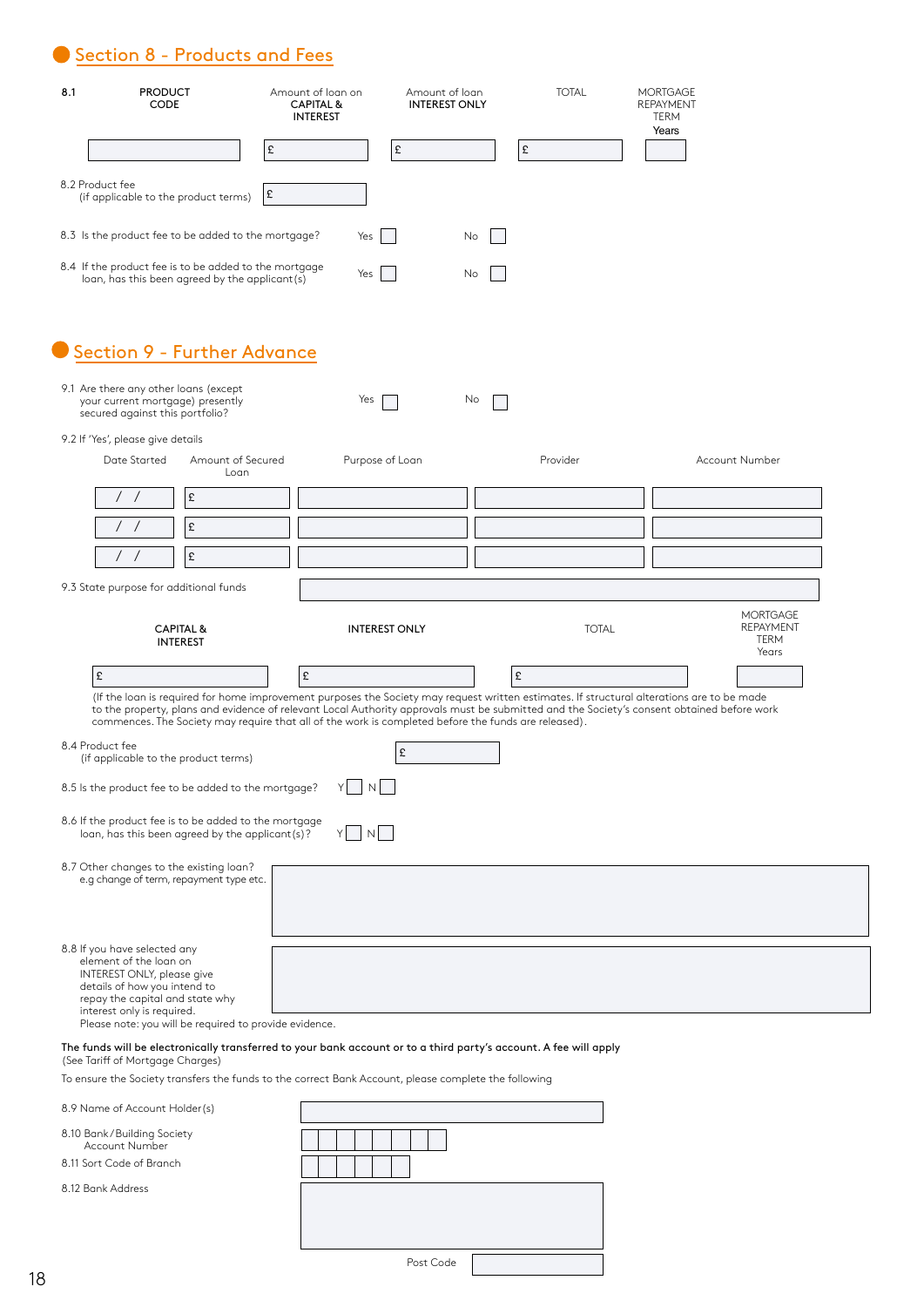### ● Section 10 - Solicitor/Conveyancer - (House Purchase/Remortgage/Transfer of Equity cases only)

| Name, Address and Telephone Number<br>of your Solicitor/Licensed Conveyancer                 |                      |  |           |  |
|----------------------------------------------------------------------------------------------|----------------------|--|-----------|--|
| Please note that we reserve the<br>right to use our own solicitor/licensed<br>conveyancer    |                      |  |           |  |
|                                                                                              |                      |  | Post Code |  |
|                                                                                              | <b>Email Address</b> |  |           |  |
|                                                                                              | Contact Name         |  |           |  |
|                                                                                              | Tel. No.             |  |           |  |
|                                                                                              |                      |  |           |  |
| If opting for the Society's fee assist legal facility (product dependent), please tick here: |                      |  |           |  |

#### Section 11 - Valuation and Inspection

The Society is legally obliged to obtain a Valuation Report to determine the value of your property for mortgage purposes. Since the valuer's inspection will be limited you are strongly advised, for your own protection, to obtain a fuller inspection and report. Details are provided in the Society's Mortgage Guide Leaflet and Tariff of Mortgage Charges. All directors must pay the appropriate fee for the Society's Valuation Report for mortgage purposes.

Please note: The Society will be in contact to arrange full valuations for each property for mortgage purposes and confirm the fee payment for each. All HMO & Multiunit freehold properties will be subject to a specialist valuation report which will incur a cost separate from our standard valuations for Buy-To-Lets and Holiday Lets.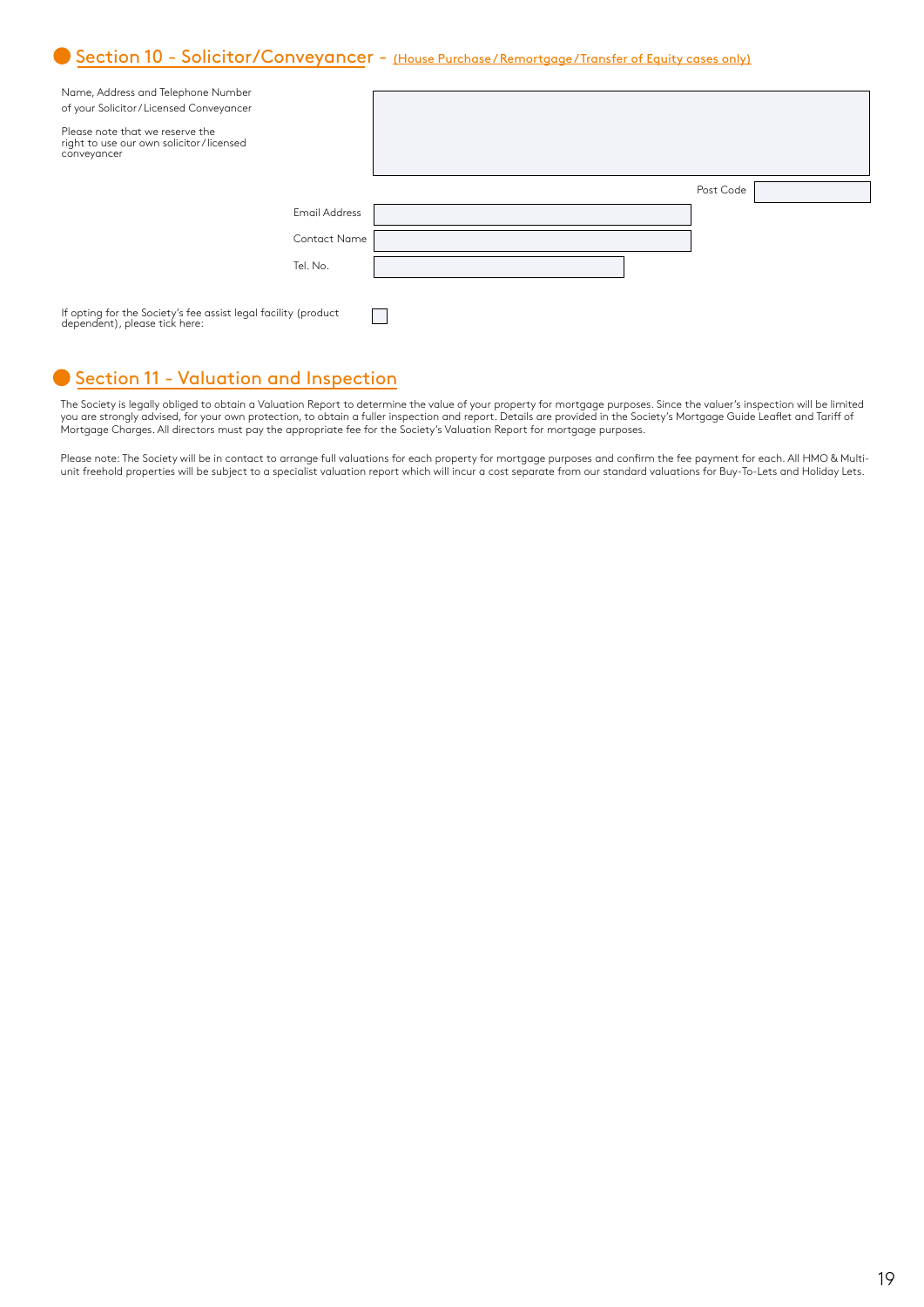#### Section 12 - Identity Verification - When not applying through a Mortgage Intermediary

To make the process as quick and easy as possible we use an electronic verification system to confirm your identity.

If we are unable to verify you electronically, you will need to supply us with identification documents. We will require two forms of identification for each director, one document as proof of name and one as proof of address.

If you are applying by post, online or via telephone, you can send a certified photocopy of your identification to us rather than taking it to a branch or agency. Please<br>provide the details of these documents in the box be

For further information, refer to our Proving Your Identity Guide on our website on this link: https://www.monbs.com/media/1483/proving-your-identity-provid-06\_19\_1-no-crops.pdf

### Additional Information

Use this space to give any additional information requested in any of the questions and any information which you feel will help the Society in assessing your application.

IF YOU FAIL TO KEEP UP PAYMENTS ON YOUR MORTGAGE A 'RECEIVER OF RENT' MAY BE APPOINTED AND/OR YOUR RENTAL PROPERTY MAY BE REPOSSED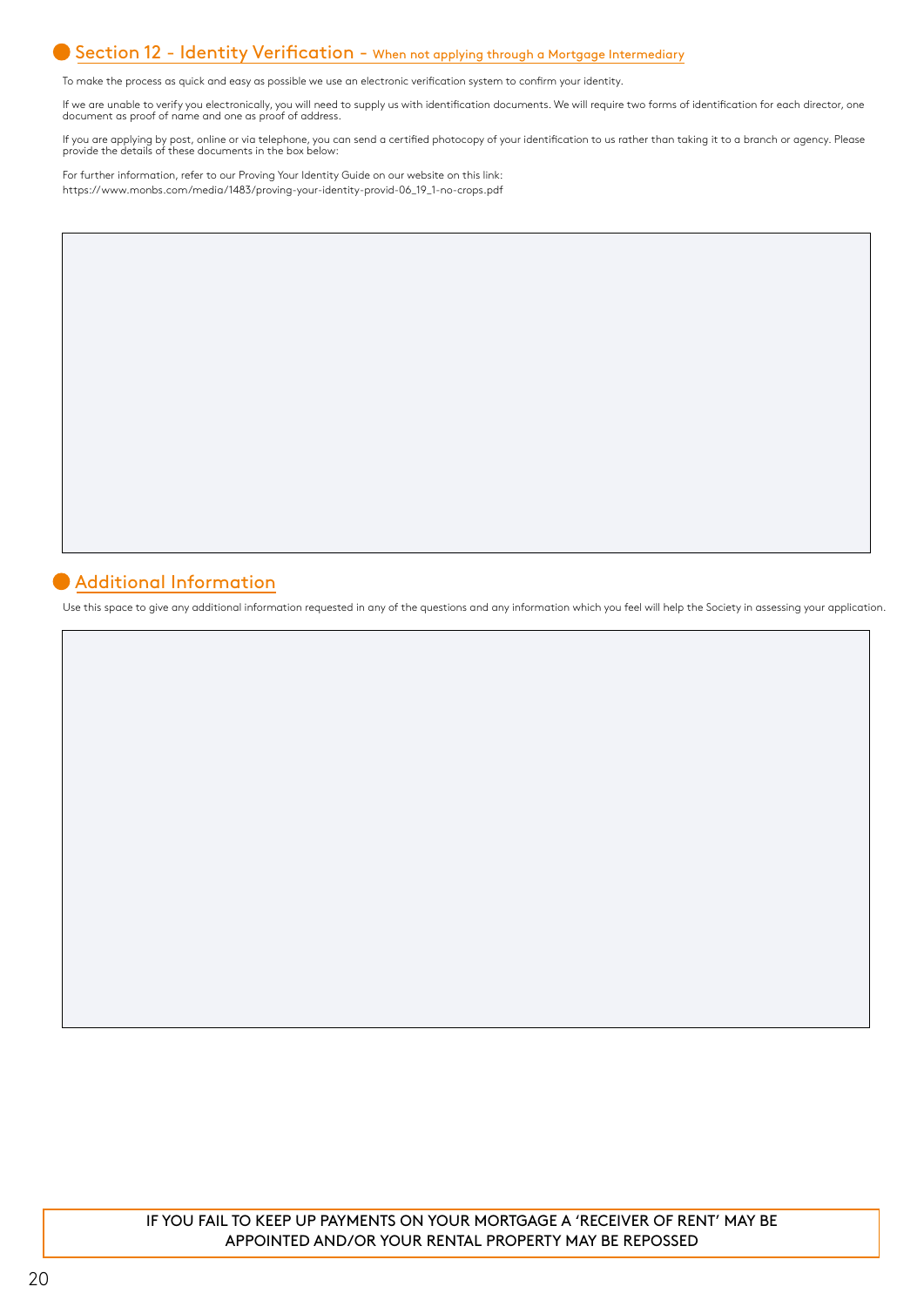# Instruction to your Bank or Building Society to pay by Direct Debit

1 - Name and full postal address of your Bank or Building Society

| To: The Manager                                                         |          | Originator's Identification Number |                                                                              |   |  |   |                                              |                                                                                                                                                            |                          |                                                                                    |
|-------------------------------------------------------------------------|----------|------------------------------------|------------------------------------------------------------------------------|---|--|---|----------------------------------------------|------------------------------------------------------------------------------------------------------------------------------------------------------------|--------------------------|------------------------------------------------------------------------------------|
| Address                                                                 |          |                                    | 9                                                                            | 4 |  | 2 | 6                                            |                                                                                                                                                            |                          |                                                                                    |
|                                                                         |          |                                    | Reference Number (office use only)                                           |   |  |   |                                              |                                                                                                                                                            |                          |                                                                                    |
|                                                                         |          |                                    |                                                                              |   |  |   |                                              |                                                                                                                                                            |                          |                                                                                    |
|                                                                         | Postcode |                                    |                                                                              |   |  |   |                                              |                                                                                                                                                            |                          |                                                                                    |
|                                                                         |          |                                    | 5 -   (This is not part of the instruction to your Bank or Building Society) |   |  |   |                                              |                                                                                                                                                            |                          |                                                                                    |
| 2 - Name(s) of Account Holder(s)                                        |          |                                    | Preferred Payment Date (insert day between 1 and 28)                         |   |  |   |                                              |                                                                                                                                                            |                          |                                                                                    |
|                                                                         |          |                                    |                                                                              |   |  |   | I/We wish to pay monthly on $\sqrt{ }$       |                                                                                                                                                            | or just after this date. |                                                                                    |
|                                                                         |          |                                    |                                                                              |   |  |   |                                              |                                                                                                                                                            |                          |                                                                                    |
| The account holder(s) names must match the applicant(s) names within    |          | 6 -                                |                                                                              |   |  |   | Instruction to your Bank or Building Society |                                                                                                                                                            |                          |                                                                                    |
| section 1 of the application form. We are unable to accept Direct Debit |          |                                    |                                                                              |   |  |   |                                              | Please pay Monmouthshire Building Society Direct Debits from the account                                                                                   |                          | detailed in this instruction subject to the safeguards assured by the Direct Debit |
| instructions from a third party or business account                     |          |                                    | Guarantee.                                                                   |   |  |   |                                              |                                                                                                                                                            |                          |                                                                                    |
| 3 - Bank/Building Society account number                                |          |                                    | Society.                                                                     |   |  |   |                                              | I understand that this instruction may remain with Monmouthshire Building<br>Society and, if so, details will be passed electronically to my Bank/Building |                          |                                                                                    |
|                                                                         |          |                                    |                                                                              |   |  |   |                                              |                                                                                                                                                            |                          |                                                                                    |
|                                                                         |          |                                    | Signature(s)                                                                 |   |  |   |                                              |                                                                                                                                                            |                          |                                                                                    |
| 4 - Branch Sort Code                                                    |          |                                    |                                                                              |   |  |   |                                              |                                                                                                                                                            |                          |                                                                                    |
|                                                                         |          |                                    |                                                                              |   |  |   |                                              |                                                                                                                                                            |                          |                                                                                    |
|                                                                         |          |                                    | Date                                                                         |   |  |   |                                              |                                                                                                                                                            |                          |                                                                                    |
| Please fill in the whole form using a ball point pen and return it to:  |          |                                    |                                                                              |   |  |   |                                              |                                                                                                                                                            |                          |                                                                                    |

Monmouthshire Building Society, Monmouthshire House, John Frost Square, Newport, South Wales, NP20 1PX.

Banks and Building Societies may not accept Direct Debit Instructions for some types of account



Head Office: Monmouthshire House, John Frost Square, Newport, South Wales, NP20 1PX.

Tel: 01633 844444



## The Direct Debit Guarantee

- This Guarantee is offered by all banks and building societies that accept instructions to pay Direct Debits.
- If there are any changes to the amount, date or frequency of your Direct Debit, Monmouthshire Building Society will notify you ten working days in advance of your account being debited or as otherwise agreed. If you request Monmouthshire Building Society to collect a payment, confirmation of the amount and date will be given to you at the time of the request.
- If an error is made in the payment of your Direct Debit by Monmouthshire Building Society or your bank or building society, you are entitled to a full and immediate refund of the amount paid from your bank or building society.
- If you receive a refund you are not entitled to, you must pay it back when Monmouthshire Building Society asks you to.
- You can cancel a Direct Debit at any time by simply contacting your bank or building society. Written confirmation may be required. Please also notify us.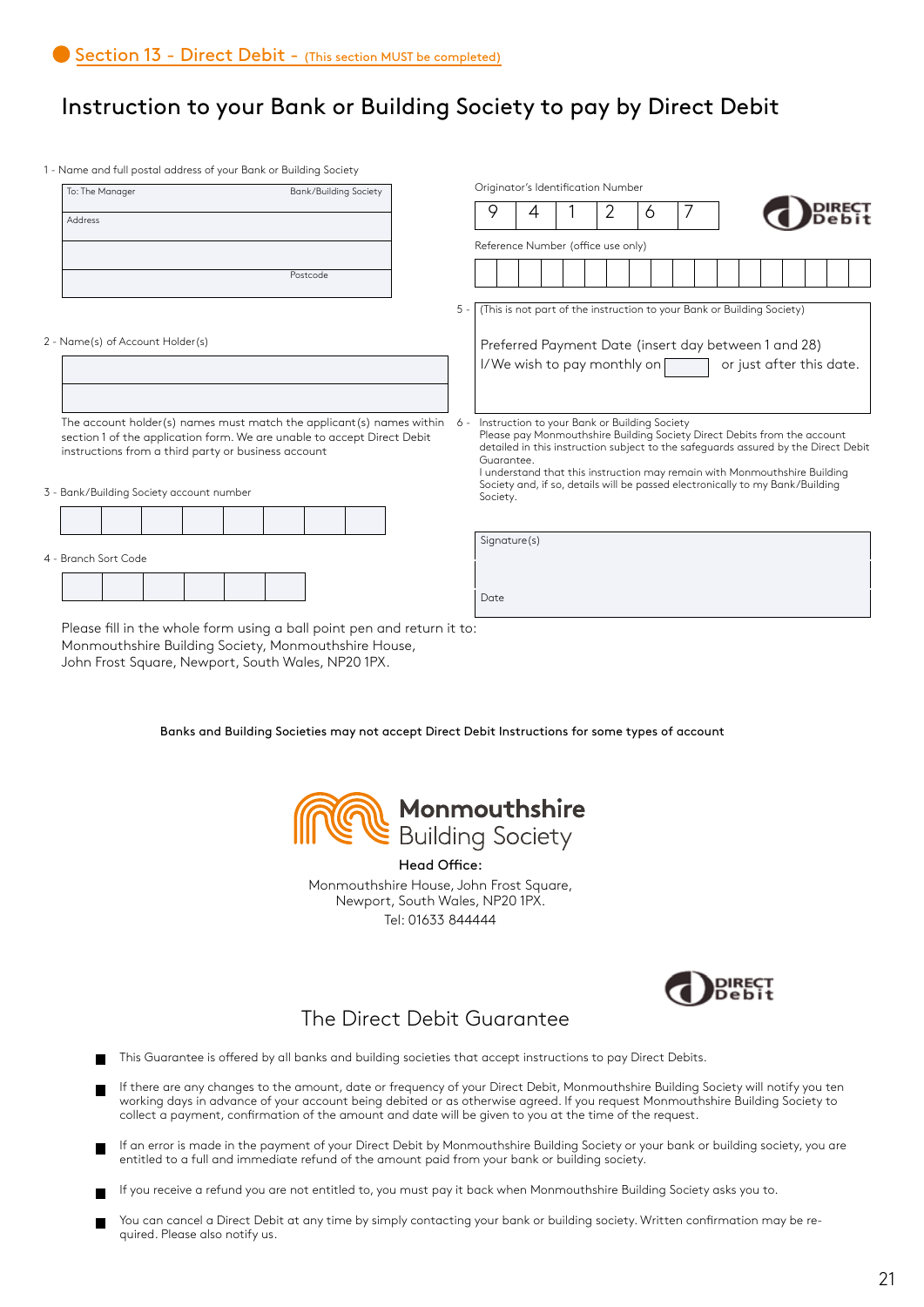# 14 DECLARATION

#### RESIDENTIAL USE DECLARATION

I confirm that neither I nor any member of my immediate family currently occupies, or is intending to occupy as a dwelling, a property or properties (buildings and land) which will comprise 40% or more of the total property or properties (buildings and land) over which the Society has or will have a first charge. I understand that immediate family means anyone who is a spouse, parent, brother, sister, child, grandparent or grandchild; or any other person whose relationship has the characteristics of the relationship between husband and wife.

#### INSOLVENCY DECLARATION

This must be completed by all individual applicant(s) and those completing applications on behalf of companies, other corporate bodies and trustees of pension schemes.

- Have you (or, in the case of an applicant which is a company or other body corporate or pension scheme, any other person who is a director or other officer of the applicant) ever been made insolvent, bankrupt, made any voluntary arrangements with creditors or been involved in any court proceedings for debt?
- Have you ever been involved in any court proceedings for debt or do you have any unspent convictions relating to money laundering, theft, fraud, tax evasion, robbery, bribery, drugs, fire arms or human trafficking?
- Are you currently the subject of any criminal proceedings or allegations of involvement in money laundering, theft, fraud, tax evasion, robbery, bribery, drugs, fire arms or human trafficking?
- If you are a director or officer of a company or other corporate body, have you ever been a director or officer of a company or other corporate body which has been insolvent or entered into liquidation, whether compulsory or voluntary (except for the purpose of amalgamation or reconstruction of a solvent company), or had a receiver appointed of its undertakings or been involved in any court proceedings for debt?



 $Yes$   $\begin{vmatrix} 1 & 1 \end{vmatrix}$  No  $\begin{vmatrix} 1 & 1 \end{vmatrix}$  If yes please provide full details in the additional information section

- This must be completed in all cases where the applicant is a company or other corporate body.
- Has the company or other corporate body ever been insolvent or entered into liquidation, whether compulsory or voluntary (except for the purpose of amalgamation or reconstruction of a solvent company), or had a receiver appointed of its undertakings or been involved in any court proceedings for debt.



Yes No II If yes please provide full details in the additional information section

#### USE OF MY DECLARATION

I/we consent to the Society making enquiries with any other person or body which it considers necessary as part of its assessment and underwriting of this application, and I give my/our consent and instruct such other person or body to give a full and accurate reply to the Society.

I/we authorise the Society to supply a copy of the Offer of Advance and to provide any other information about my/our application and any subsequent loan advanced by the Society to an insurer where any general, life or pension policy forms part of the loan agreement or any intermediary who submits the application on my/our behalf if so requested by them.

I/we authorise my/our solicitor to disclose to the Society all information relevant to the Society's decision to lend and I/we waive any right to claim Solicitor/Client confidentiality or legal privilege in respect of such information.

The personal and business information we have collected from you will be shared with Fraud Prevention Agencies who will use it to prevent fraud and money laundering and to verify your identity. If fraud is detected, you could be refused certain services, finance or employment. Further details of how your information will be used by us and these Fraud Prevention Agencies, and your data protection rights, can be found in our Privacy Notice available from all branches and on our website at www.monbs.com/privacy

If you apply for a mortgage we will supply your personal and business information to Credit Reference Agencies and they will provide us with information about your financial situation and history. They will keep a record of each search, even if your application is not successful, and this could affect your ability to get credit from other organisations within a short period of time. The identities of the Credit Reference Agencies, their role also as Fraud Prevention Agencies, the data they hold, the ways in which they use and share personal information, their data retention periods and your data protection rights with them are explained in our 'Credit Reference Agency Information Notice' available from all branches and on our website at www.monbs.com/privacy

An "association" between the joint applicants and/or any individual identified as your financial associate, will be created at credit reference agencies which will link your financial records. You and anyone else with whom you have a financial link understand that each other's information will be taken into account in all future applications by either or both of you.

In making your application, you acknowledge that you have received and read the summary of our full Privacy Notice contained in our 'Important Information About Your Personal Data' leaflet. Our full Privacy Notices are available from all our offices and on our website at www.monbs.com/privacy

Information provided in this application form

I declare that the information that I have given or which has been given about me and/or the company is correct to the best of my knowledge and belief and acknowledge that the Society will rely upon it when deciding whether or not to offer any loan to be secured on the property.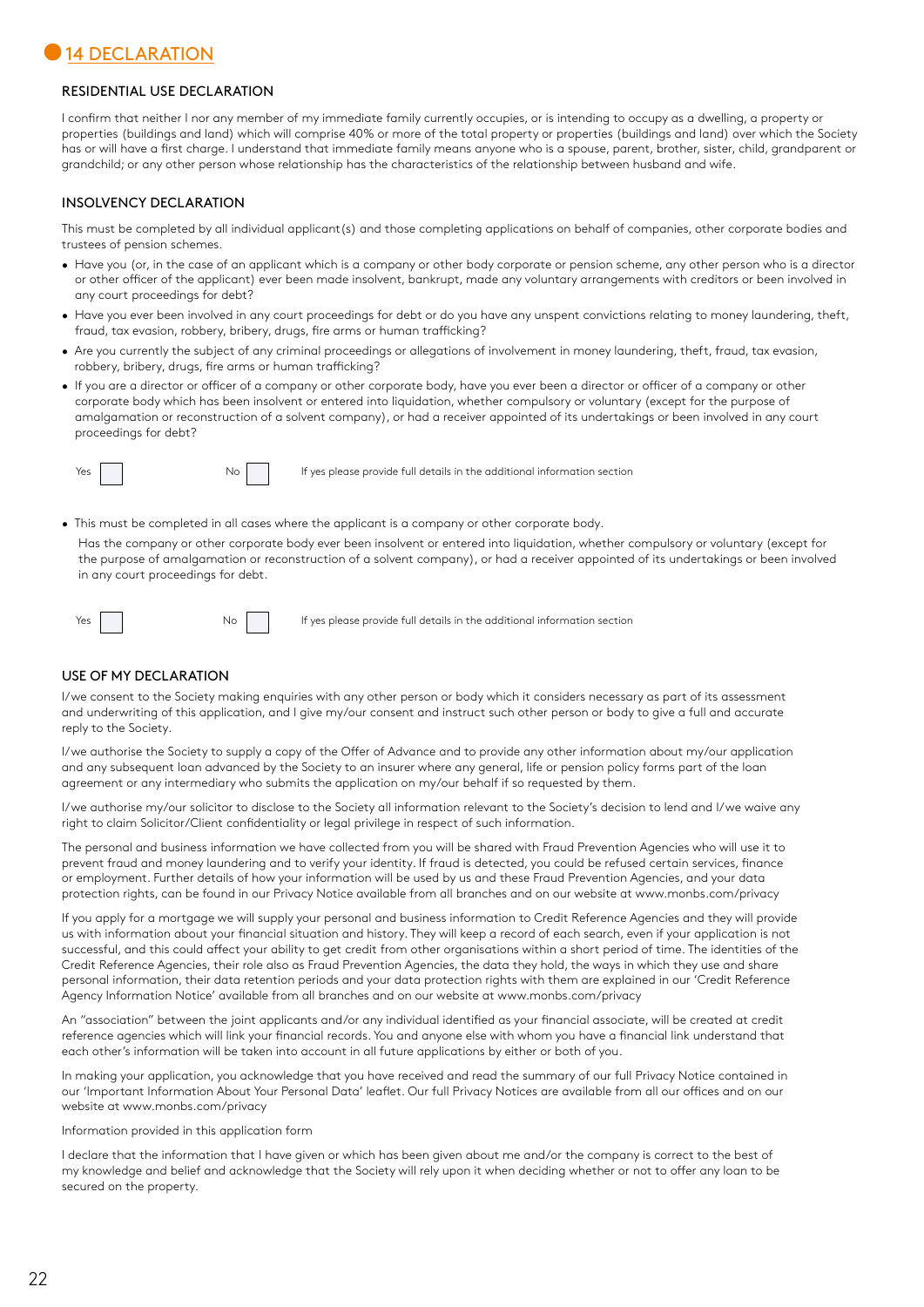#### OTHER DECLARATIONS

I understand that the payment of any fees relating to this application shall not bind the Society to making an advance and those fees are not refunded whether or not my application is successful.

I understand that the Society will keep any commission, fees or allowances that might become due to it from its insurers.

I confirm that the deposit towards the purchase price, stamp duty, legal and other fees and charges will be provided by me without recourse to additional borrowing unless already known to and agreed in writing with the Society beforehand.

I undertake to notify the Society of any changes in my circumstances e.g. redundancy, change of employment etc. which arise following the completion of this form.

I confirm that all payments made in respect of any loan granted will be made for and on behalf of all applicants detailed in this application form, whoever makes them.

I agree that, if I have given any information (or if any information has been given on my or on the company's behalf) which I know to be incorrect or which I have not checked and which is subsequently shown to be incorrect, I/the company will pay all reasonable fees, expenses and costs incurred by the Society in connection with processing this application and any resulting loan.

#### Marketing Opt Out

The Society would like to provide you with information on our products and services unless you opt out of receiving this information. Please note the Society will continue to provide you with regulatory and service communications even if you have opted out.

I do not wish to receive information on products and services by the following channels:

| Applicant 1: Mail        | Telephone $\Box$ | Electronic means $\Box$ |  |
|--------------------------|------------------|-------------------------|--|
| Applicant 2: Mail $\Box$ | Telephone $\Box$ | Electronic means $\Box$ |  |
| Applicant 3: Mail $\Box$ | Telephone $\Box$ | Electronic means $\Box$ |  |
| Applicant 4: Mail $\Box$ | Telephone $\Box$ | Electronic means $\Box$ |  |

#### All applicants to sign

| Applicant 1        | <b>Applicant 2</b> |
|--------------------|--------------------|
| Signature          | Signature          |
|                    |                    |
|                    |                    |
| Print Name in full | Print Name in full |
| Date               | Date               |
|                    |                    |
|                    |                    |
| Applicant 3        | Applicant 4        |
| Signature          | Signature          |
|                    |                    |
|                    |                    |
| Print Name in full | Print Name in full |
| Date               | Date               |